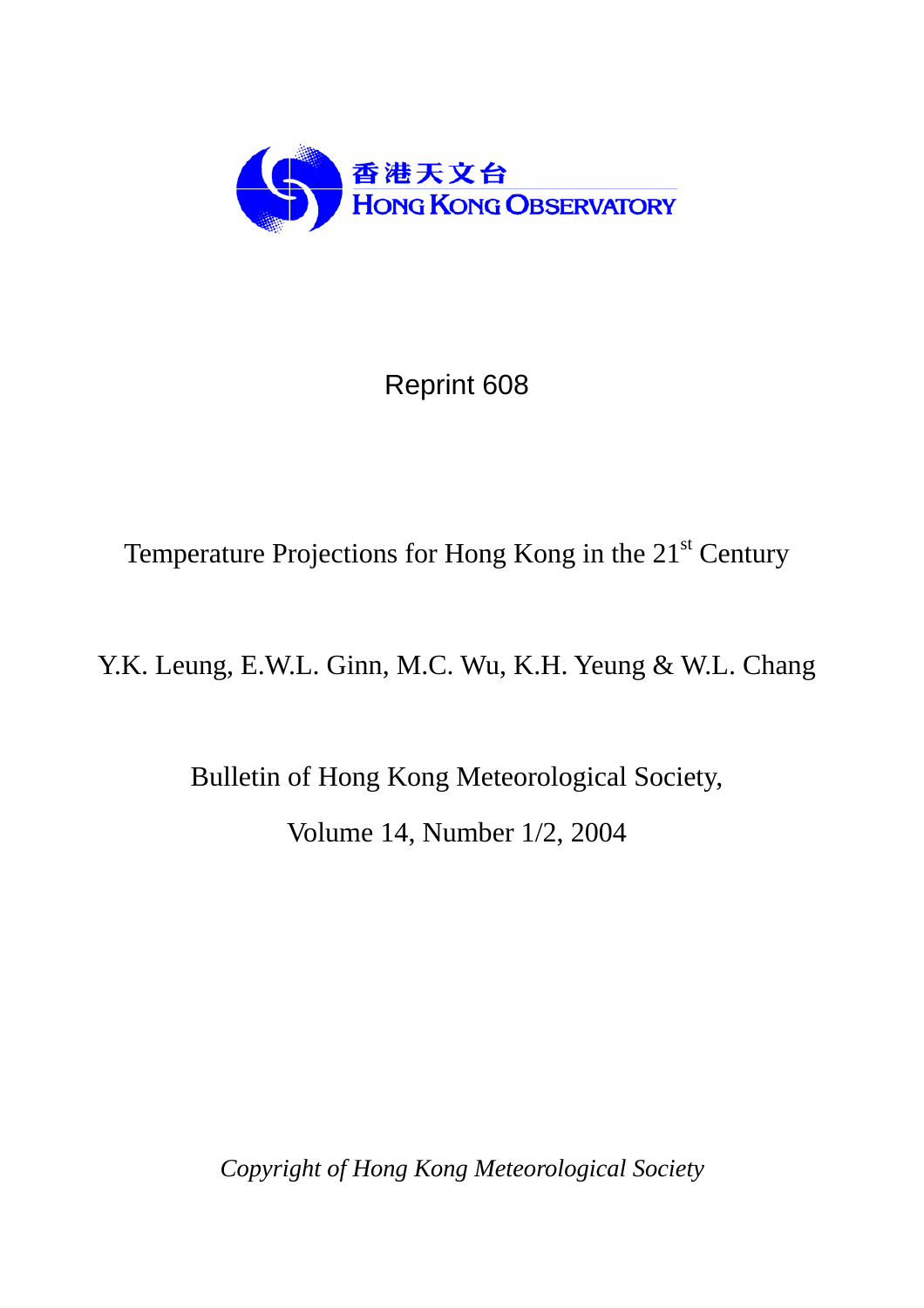#### **Y.K. Leung, E.W.L. Ginn, M.C. Wu, K.H. Yeung and W.L. Chang**

Hong Kong Observatory, 134A Nathan Road, Kowloon, Hong Kong

# *Temperature Projections for Hong Kong in the 21st Centur***y**

#### **1. Introduction**

In its Third Assessment Report, the Intergovernmental Panel on Climate Change (IPCC) indicated that the global mean surface temperature has increased by  $0.6 \pm 0.2^{\circ}\text{C}$  in the  $20^{\text{th}}$ century, and might increase by a further  $1.4^{\circ}$ C to 5.8°C before the end of 2100 depending on the emission scenario (IPCC 2001).

The temperature in Hong Kong has seen a rising trend in the past 120 years (Leung *et al*. 2004). The Empirical Orthogonal Function (EOF) analysis performed in this study and the work of Wang *et al*. (2003) show that southern China has also experienced warming in the last fifty years. Against this background, an attempt is made for the first time to estimate the change in temperature in Hong Kong up to the end of the 21st century using statistical downscaling techniques. The study covers the annual and seasonal mean temperature, minimum temperature, maximum temperature as well as the number of cold days, very hot days and hot nights.

#### **2. Data**

Based on the work of Leung *et al.* (2004), this paper first gives an overview of the temperature rise in Hong Kong in the past. The meteorological station with the longest record is situated at the Hong Kong Observatory Headquarters (abbreviated HKO thereafter, see Figure 1 for its location). The station was established in 1884, and has been continuous in operation apart from a break between 1940 and 1946 during the Second World War. The trend analysis done by Leung *et al.* (2004) is mainly based on the temperature recorded at HKO.

To examine whether the rising temperature trend in Hong Kong is due to local characteristics such as topography and land-sea difference etc., or if it is part of a broader pattern over southern China, temperatures observed between 1951 and 2000 at HKO and 28 land stations in southern China are analyzed using the Empirical Orthogonal Function (EOF) technique. The data over southern China originated from the National Climate Centre (NCC) of the China Meteorological Administration (CMA). They are also used in this study for statistical downscaling (see Section 3 below). The locations of these 28 stations are shown in Figure 1.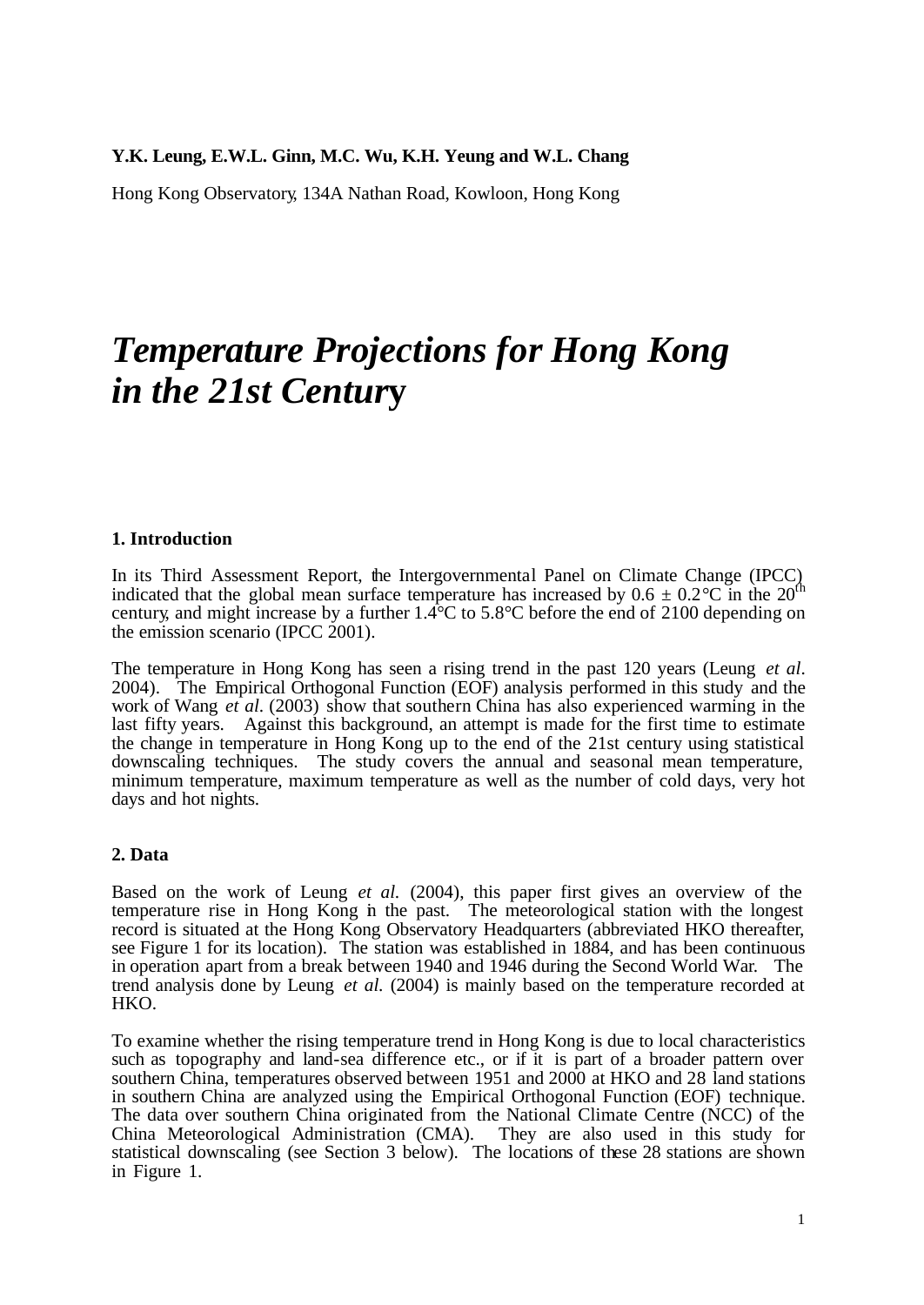The information used to assess Hong Kong's future temperature change comes from the temperature projections made by the seven global climate models CSIRO-Mk2, ECHAM4/OPYC3, HadCM3, NCAR DOE-PCM, GFDL (consisting of the low resolution GFDL-R15 and the high resolution GFDL-R30), CCCma (consisting of CGCM1 & CGCM2) and CCSR/NIES. The grid point values of the simulated monthly mean temperature, monthly mean minimum temperature and monthly mean maximum temperature are sourced from IPCC (http://ipcc-ddc.cru.uea.ac.uk/).

The centres operating these seven global climate models and their parent organizations are listed in Table 1. The spatial resolutions of the temperature projections of these models, ranging from 7.5° x 4.4° in longitude and latitude for GFDL-R15 model to 2.8° x 2.8° for both the NCAR DOE-PCM and ECHAM4/OPYC3 models, are shown in Table 2. Table 3 shows the emission scenarios for which grid point temperature data generated by the seven models can be obtained from IPCC. Details of the IS92a and SRES emission scenarios listed in Table 3 can be found in Houghton *et al*. (1994) and Nakicenovic *et al*. (2000) respectively.

#### **3. Methodology**

#### **3.1. Trend analysis**

As in Karl *et al*. (1993), Easterling *et al*. (1997) and others, trends were estimated by Leung *et al*. (2004) using regression analysis. Statistical significance of the trend is examined using the two tail t-test.

The present study employs the EOF technique to analyze the temperature time series over southern China. The advantages of EOF are reduction in the dimensionality of the data, and that it allows the fifty years of observations at HKO and the 28 land stations in southern China to be analyzed concomitantly. For descriptions of the use of EOF analysis in meteorology, see von Storch and Zwiers (1999), Wilks (1995), and Wei (1999). The EOF software employed in this study is that made available by the International Research Institute (IRI) on its web site http://iri.columbia.edu/outreach/software/index.html.

#### **3.2. Statistical downscaling**

Statistical or empirical downscaling is a frequently used technique for obtaining local scale meteorological information from large scale information. The pros and cons of this technique have been discussed by Hewitson and Crane (1996), von Storch and Zwiers (1999), Murphy (1999) and Solman and Nunez (1999) and others. The merit of statistical downscaling over dynamic downscaling is that it is less demanding in computational resources and easier to apply. As such, the statistical approach is chosen for the present study.

Statistical downscaling techniques include linear regression, the single grid point method, extrapolation, etc. In this paper, linear regression is used to downscale to Hong Kong the global temperature projections from the seven models mentioned in Section 2. For comparison purposes, projections are also made using the single grid point method and extrapolation from the past trend. These three methods are briefly described below.

#### (a) *Regression*

Following the approach used by Wigley *et al*. (1990), a regression equation with past large scale temperature as the predictor and the past local scale temperature as the predictand is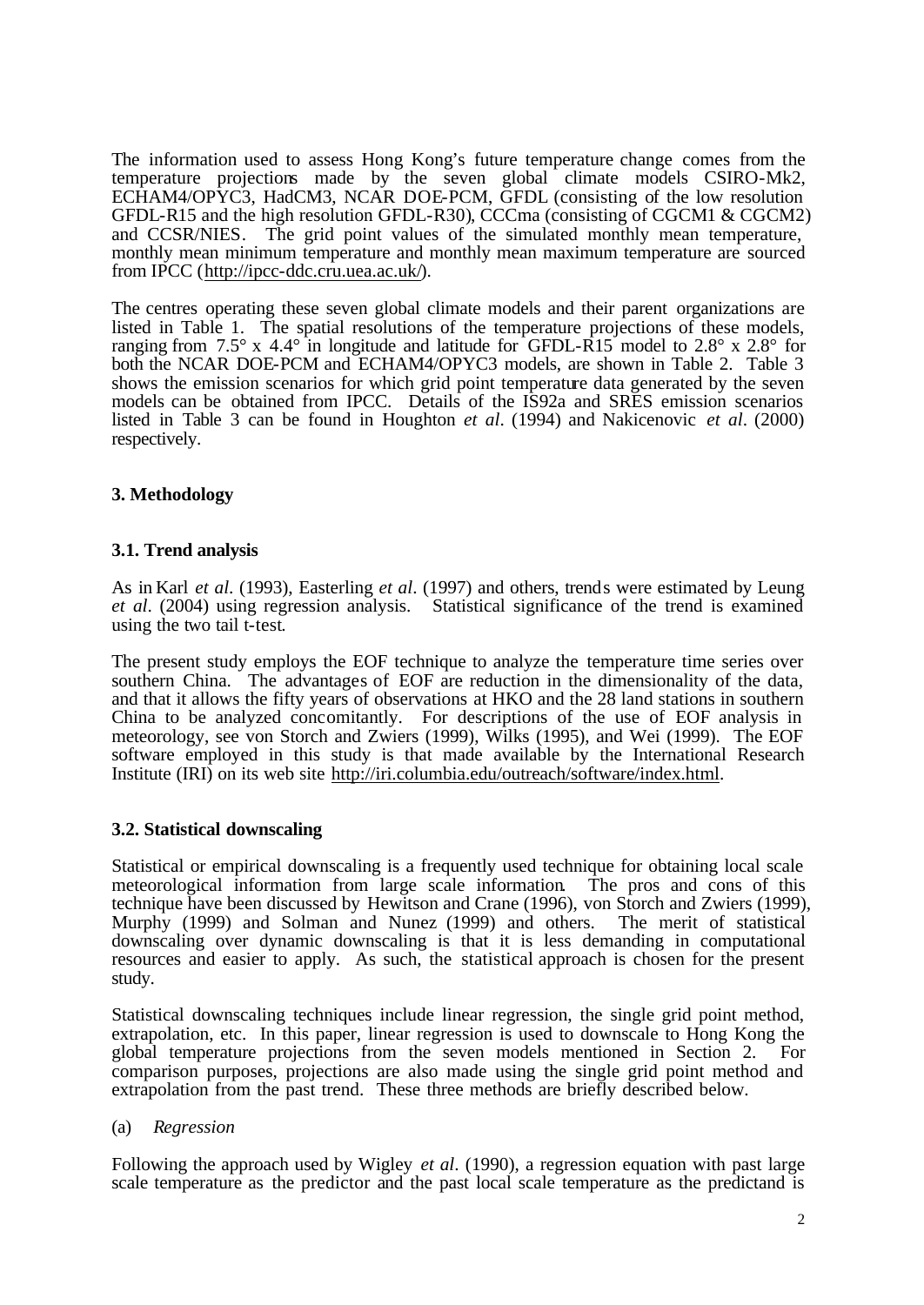first derived. The global forecasts are then fed into the regression equation as predictors to give the local scale temperature projections.

In this study, the average temperature in southern China is used as the large scale predictor while HKO's average temperature is used as the predictand. The average temperature over southern China in the past is calculated from the temperature recorded by the 28 stations mentioned in Section 2. The average emperature over southern China in the future is calculated from the model grid point values.

#### (b) *Single grid point method*

The single grid point method takes the temperature forecast at the grid point closest to the location of interest as the projection for that location. An example of the use of this method can be found at http://hsu.as.ntu.tw/new/My%20Webs/index.htm. The single grid point method is simple to use but limited in accuracy. Figure 2 shows the positions of the grid points in each of the seven models selected to represent the future temperature of Hong Kong.

#### (c) *Extrapolation*

In this method, the temperature trend established from past data is extrapolated to a future time. Extrapolation has been employed to study, for example, the future temperature projection in the New York metropolitan area (see http://metroeast\_climate.ciesin.columbia.edu/climate.html). The main assumption in extrapolation is that the temperature trend holds for the future as it has been in the past, without major changes in the climate system.

#### **4. Results and Discussion**

#### **4.1. Past temperature change**

Figure 3 shows that the annual mean temperature at HKO has a rising trend of  $0.12^{\circ}$ C per decade in the 118-year period from 1885 to 2002, in line with the global and China's warming trend (Wang *et al*. 2004). Between 1947 and 2002, the trend is higher at 0.17°C per decade. In the recent period 1989 to 2002, the warming has become significantly faster, at a rate of 0.61°C per decade. All the trends are statistically significant at the 5% level, and the results are in line with those of Ding *et al*. (2002).

Seasonally, the temperature at HKO is found to be rising in all seasons between 1947 and 2002. The trend in winter (December to February) is  $0.21^{\circ}$ C per decade, spring (March to May) 0.19°C per decade, summer (June to August) 0.14°C per decade, and autumn (September to November) 0.12°C per decade. All the trends are statistically significant at 5% level, with a faster rate of rise in winter and spring than in summer and autumn.

As for the southern China temperature field, EOF analysis shows that the first EOF accounted for 72% of the variance (Figure 4a). The amount of variance explained decreased rapidly with the second (9.2%) and third EOFs (4.8%). Thus, information in the southern China temperature field is contained largely in the first EOF.

The temporal scores associated with the first EOF indicate an increasing trend with time (Figure 4b). The spatial loadings in Figure 4c suggest that there is a generally warming mode over southern China.

The result of EOF analysis in the present study is consistent with the work of Wang *et al.* (2003) who find that as a whole southern China has warmed between 1951 and 2000.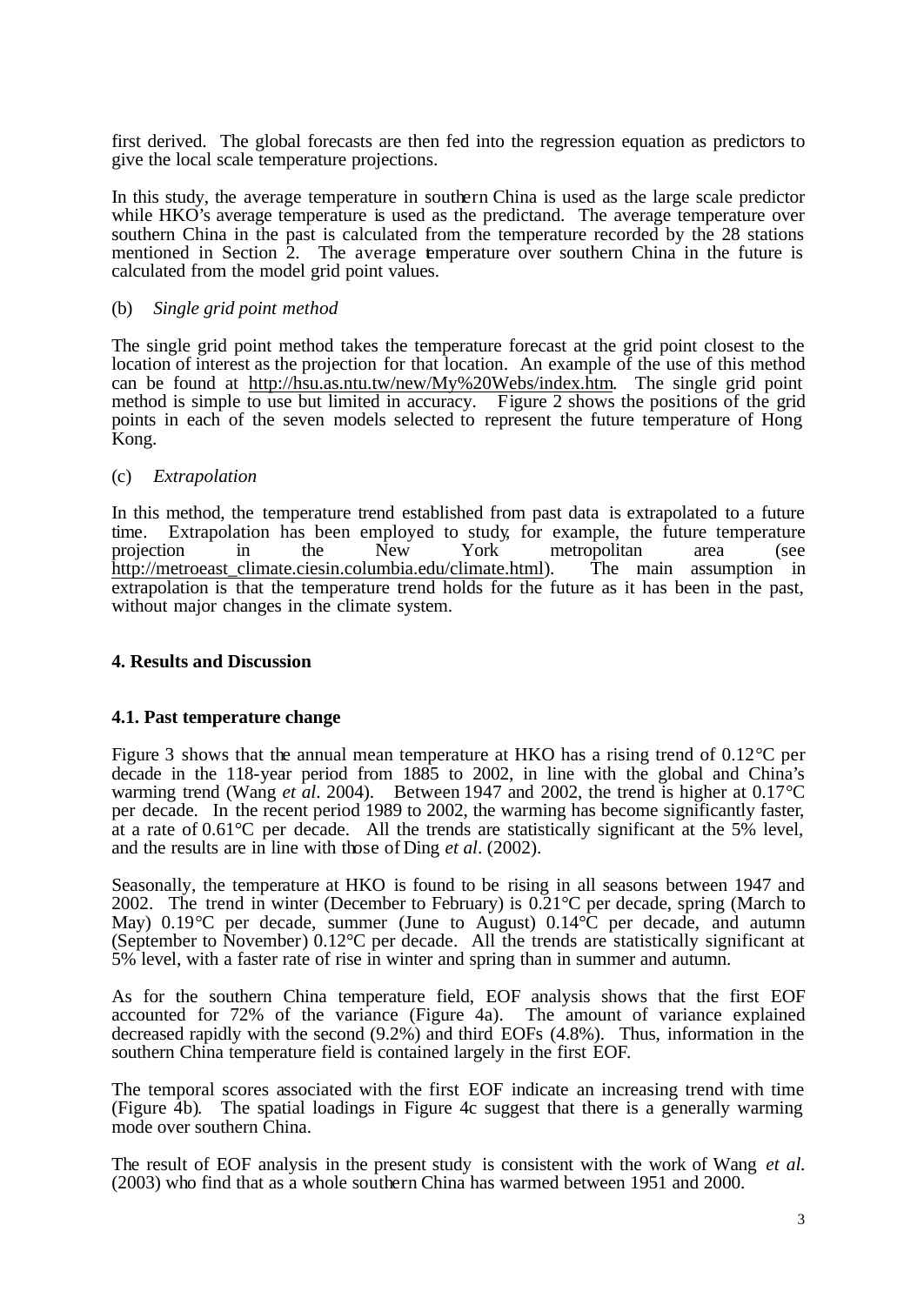#### **4.2. Projected temperatures and number of cold days, very hot days and hot nights**

#### (a) *Annual mean temperature*

The regression equations of the annual and also the seasonal mean temperatures at the HKO with that of the average over the 28 stations are shown in Figure 5. The highest correlation coefficient ( $r = 0.93$ ) was found in winter while the lowest ( $r = 0.42$ ) in summer.

Table 4a gives the temperature projections using the regression method. The annual mean temperature in Hong Kong is projected to rise till the end of this century, with the magnitude depending on the emission scenario and the model. CCCma CGCM1 gives the largest mean temperature rise in Hong Kong under the IS92a GG and GS scenarios. For the A2 and B2 scenarios, the largest rise is predicted by CCSR/NIES. By 2090-2099, the multi-model ensemble mean is about  $3.5^{\circ}$ C, and the range is between  $1.7^{\circ}$ C and  $5.6^{\circ}$ C (Figure 6).

The temperature projections given by the single grid point method are listed in Table 5a. As for the regression method, the highest temperature rise by 2090-2099 is predicted by CCCma CGCM1 model for the IS92a GG and GS scenarios, and by CCSR/NIES for the A2 and B2 scenarios.

Figure 7 compares the temperature projections to the end of the century given by the regression, single grid point and extrapolation methods. The single grid point method generally gives higher predictions. By 2090-2099, the single grid point method gives an ensemble mean of  $4.0^{\circ}$ C,  $0.5^{\circ}$ C higher the  $3.5^{\circ}$ C given by the regression method. Extrapolation (from the trend line between 1947 and 2002) yields the lowest projection, with an ensemble mean of 2.0°C.

Table 6 compares the temperature rise in Hong Kong with that of the global average for a given model and scenario in the three 30-year periods 2010-2039, 2040-2069 and 2070-2099. The difference between the temperature rise in Hong Kong (based on regression method) and the global average is generally small, with a maximum deviation of 0.8°C.

The mean temperature projections for Hong Kong based on the regression method here is in closely agreement with those given for Hong Kong by the Climate Research Unit (CRU), University of East Anglia of the United Kingdom (http://www.cru.uea.ac.uk/%7Etimm/climate/ateam/TYN\_CY\_3\_0.htm) (Table 7). CRU has used the weighted average of projections at 0.5? resolution (Mitchell *et al*., 2002).

#### *(b) Seasonal mean temperature*

Using the regression method on seasonal mean temperatures, the ensemble mean for spring, summer, autumn and winter are 4.4 °C, 1.4 °C, 2.4 °C and 4.2 °C respectively by 2090-2099. Figure 8 shows the seasonal mean temperature rise to the end of the century for Hong Kong as given by different models under the IS92a GG scenarios. In general, the temperature rise is higher for spring and winter and lower for summer and autumn.

#### *(c) Annual and seasonal mean minimum and mean maximum temperature*

Tables 4b and 4c show respectively the projected annual mean minimum and maximum temperatures obtained using the regression method. The projections based on the single grid point method are given in Tables 5b and 5c. As in the case of the annual mean temperature, both the annual mean minimum and annual mean maximum temperatures are projected to rise till the end of this century.

Ensemble averages of the annual mean minimum and annual mean maximum temperatures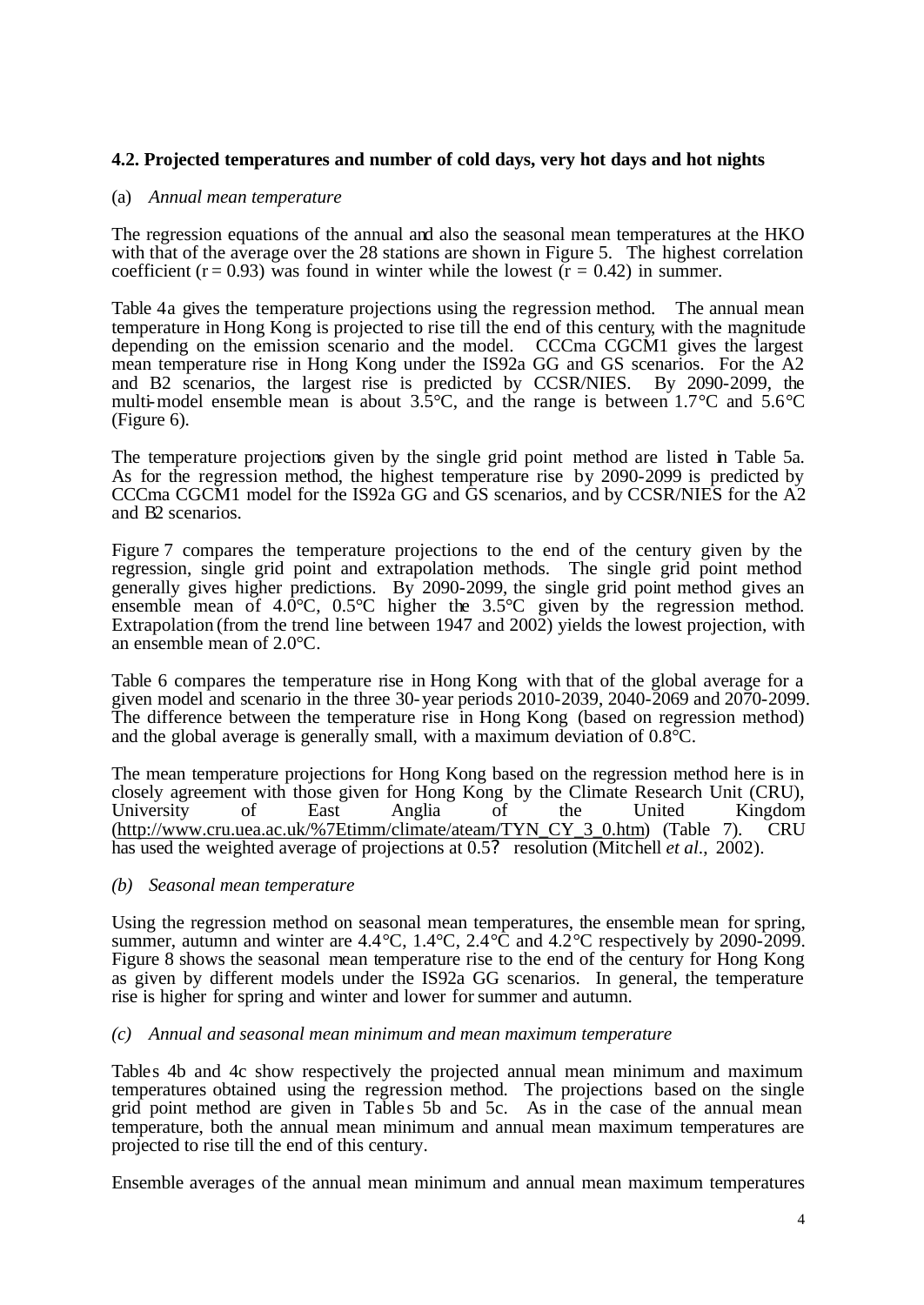based on the regression method are both 3.7°C by 2090-2099, close to the value of 3.5°C for the annual mean temperature. Seasonally, the rate of rise is higher for winter and spring than for summer and autumn (Figures 9a and 9b).

#### (d) *Number of cold days in winter, and of very hot days and hot nights in summer*

Following Leung *et al*. (2004), cold days refer to days with a daily minimum temperature of 12°C or below while very hot days refer to days with a daily maximum temperature of 33°C or above.

Because no model projections are available for daily minimum temperature, a regression relationship is first derived between the mean minimum temperature in winter and the number of cold days in winter in the past. The number of cold days in a given winter in the future is then estimated from the regression relationship using model projections of the mean minimum temperatures for that winter.

Likewise, a regression relationship is derived between the mean maximum temperature and the number of very hot days in summer in the past. The number of very hot days in a given summer in the future is then estimated from the regression relationship using model projection of the mean maximum temperature for that summer. The number of hot nights (daily minimum temperature of  $28^{\circ}\text{C}$  or above) in summer in the future is similarly estimated using model projected mean minimum temperatures in summer as the predictor in the regression relationship between the mean minimum temperature and the number of hot nights in summer in the past.

The number of cold days in winter is found to be strongly correlated with the mean minimum temperature in winter  $(r = -0.89)$ . Figure 10 shows the projections of the number of cold days in winter as obtained by the regression method from the mean winter minimum temperature projections of different models under various emission scenarios. It can be seen that the number of cold days decreases gradually with time. By 2090-2099, only 16% of model projections has the number of cold days in winter greater than zero (Figure 11). This means the probability that there will not be a single cold day in any given winter is 84%.

The projected number of very hot days based on the regression method is given in Figure 12, which shows that the number of very hot days increases with time. In 2090-2099, the model ensemble mean is 24 days, about twice the 1961-1990 normal of 11 days. For the number of hot nights, the ensemble mean is 30 nights in 2090-2099 (Figure 13), about 4 times the 1961-1990 normal of 8 nights.

#### **5. Conclusion**

Hong Kong has been warming up during the past 118 years, in line with the global trend. Based on all the global models and emission scenarios covered in this study, the annual mean temperature, annual mean minimum temperature and annual mean maximum temperature can all be expected to continue to rise till the end of this century. Seasonally, the temperature will generally rise faster in spring and winter than in summer and autumn. The number of cold days in winter will decrease while the number of very hot days and the number of hot nights in summer will increase.

By 2090-2099, relative to the 1961-1990 normal, the annual mean temperature in Hong Kong would have risen  $1.7^{\circ}$ C to  $5.6^{\circ}$ C, with an ensemble mean of  $3.5^{\circ}$ C. The number of very hot days in summer would have increased to 24 days, about twice the 1961-1990 normal. The number of hot nights in summer would have risen to 30, roughly 4 times the 1961-1990 normal. In addition, there is more than 80% chance that there will not be a single cold day in any given winter.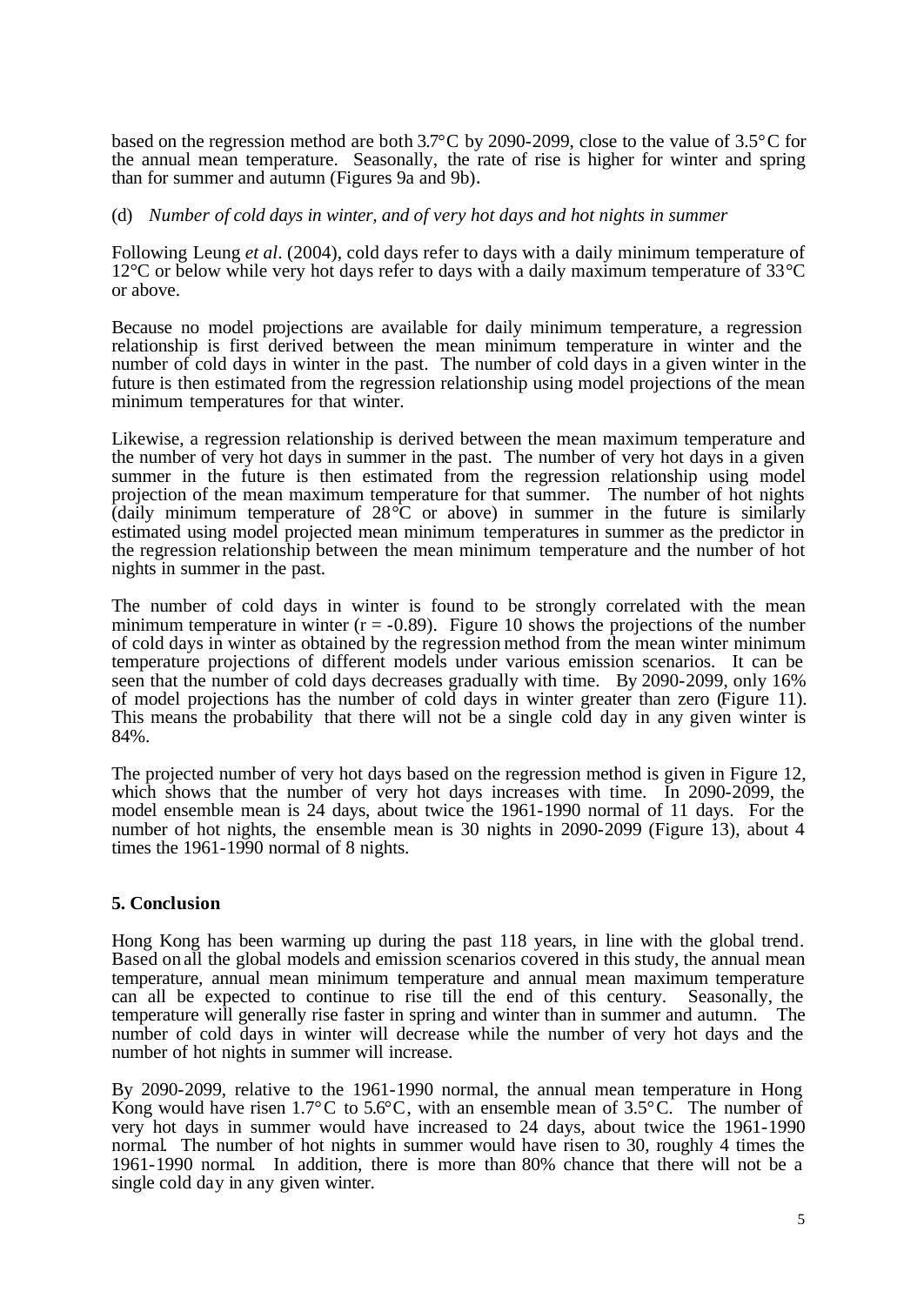#### **Acknowledgement**

The authors would like to thank colleagues of the Hong Kong Observatory Mr. Y.H. Lau and Ms. Y.Y. Cheng for their assistance in data extraction and compilation.

#### **References**

Ding, X., D. Zheng, and S. Yang, 2002: Variations of the surface temperature in Hong Kong during the last century. *Int. J. Climatol*., **22,** 715-730.

Easterling, D.R., B. Horton, P.D. Jones, T.C. Peterson, T.R. Karl, D.E. Parker, M.J. Salinger, V. Razuvayev, N. Plummer, P. Jamason, C.K. Folland, 1997: Maximum and minimum temperature trends for the globe. *Science*, **277**, 364-367.

Hewitson, B.C. and R.G. Crane, 1996: Climate downscaling: Techniques and application. *Climate Res.*, **7**, 85-95.

Houghton, J. T., L. G. Meihra Filho, J. Bruce, Hoesung Lee, B. A. Callander, E. Haites, N. Harris, and K. Maskell (Editors), 1994: "*Radiation Forcing in Climate Change and An Evaluation of the IPCC IS92 Emission Scenarios".* IPCC Special Report, Cambridge University Press, 339 pp.

IPCC, 2001, "*Climate Change 2001: The Science of Climate Change"*. Contribution of the Working Group I to the Third Assessment Report of the Intergovernmental Panel on Climate Change [Houghton, J.T., Y. Ding, D.J. Griggs, M. Noguer, P.J. van der Linden, X. Dai, K. Maskell, C.A. Johnson (eds.)]. Cambridge University Press, Cambridge, United Kingdom and New York, NY, USA, 881 pp.

Karl, T.R., P.D. Jones, R.W. Knight, G. Kukla, N. Plummer, V. Razuvayev, K.P. Gallo, J. Lindsay, R.J. Charlson, T.C. Peterson, 1993: A new perspective on recent global warming: asymmetric trends of daily maximum and minimum temperature. *Bull. Amer. Meteor. Soc.*, **74**, 1007-1023.

Leung Y.K., K.H. Yeung, E.W.L. Ginn and W.M. Leung, 2004: Climate Change in Hong Kong, *Technical Note* No. 107, Hong Kong Observatory, 41 pp.

Mitchell, Timothy D., Mike Hulme, and Mark New, 2002: Climate data for political areas. *Area*, **34**, 109-112.

Murphy, J.M., 1999: An evaluation of statistical and dynamical techniques for downscaling local climate. *J. Climate.*, **12**, 2256-2284.

Nakicenovic, N., J. Alcamo, G. Davis, B. de Vries, J. Fenhann, S. Gaffin, K. Gregory, A. Grubler, T.Y. Jung, T. Kram, E.L. La Rovere, L. Michaelis, S. Mori, T. Morita, W. Pepper, H. Pitcher, L. Price, K. Raihi, A. Roehrl, H.-H. Rogner, A. Sankovski, M. Schlesinger, P. Shukla, S. Smith, R. Swart, S. van Rooijen, N. Victor, Z. Dadi, 2000: "*IPCC Special Report on Emissions Scenarios",* Cambridge University Press, Cambridge, United Kingdom and New York, NY, USA, 599 pp.

Solman S.A. and M.N. Nunez, 1999: Local estimates of global climate change: A statistical downscaling approach. *Int. J. Climatol.*, **19**, 835-861.

Von Storch, Hans, and Francis W. Zwiers, 1999: "*Statistical Analysis in Climate Research"*. Cambridge University Press, 484 pp.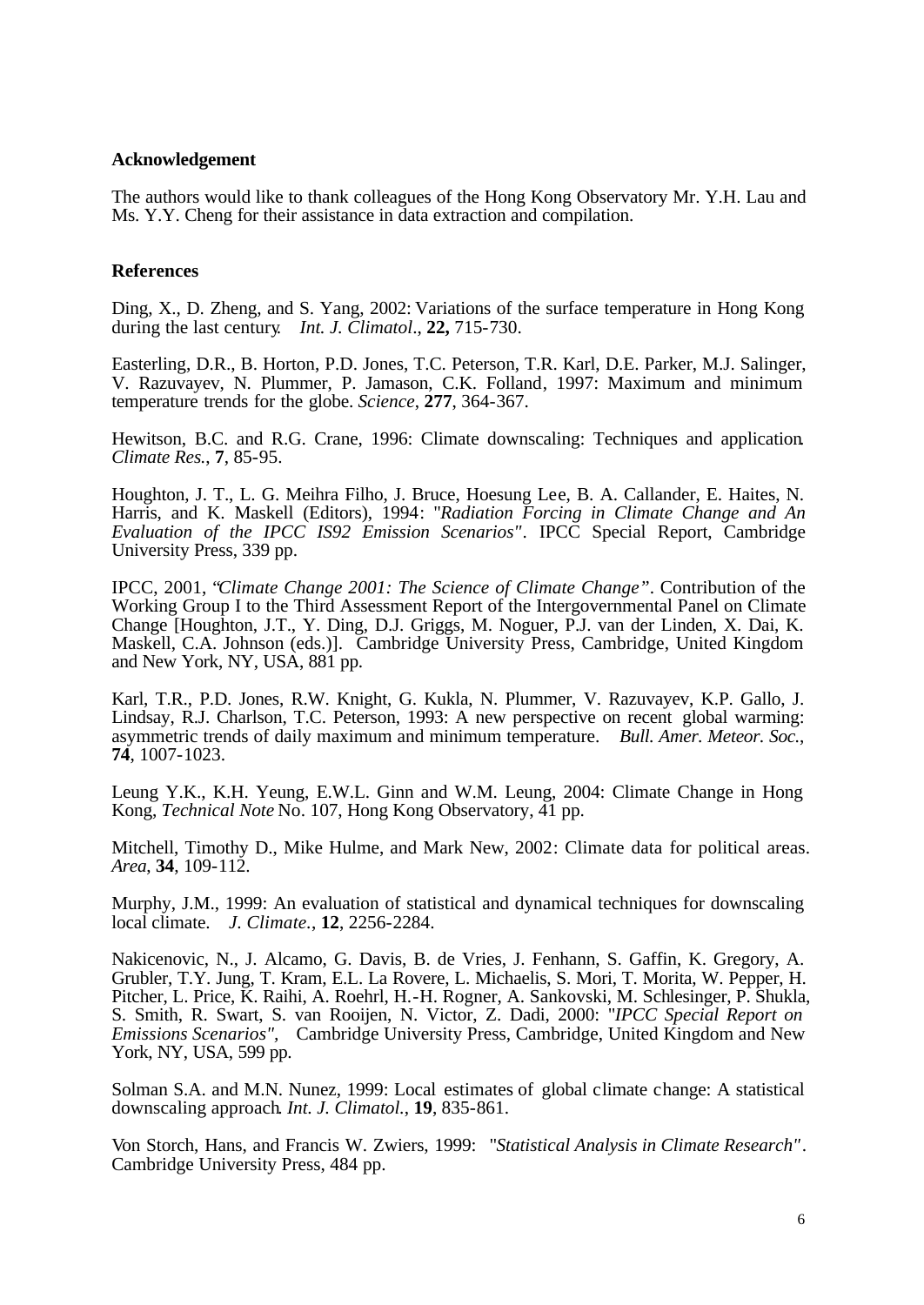Wang, Z. Zhao, S. Wang, and W. Liu, 2003: Impact of climate change on agriculture. "*Popular Topics on Global Climate Change Series"* . (D. Qin Chief Editor; Y.H. Ding and Y.S. Mao co-editors), Meteorological Press, Beijing, 137 pp. (in Chinese only).

Wang, Z, Y. Ding, J. He and J. Yu, 2004: An updating analysis of the climate change in China. *ACTA Met. Sinica*., Vol. **62**, No.2, 228-236.

Wei, F., 1999, "*Contemporary Statistical Techniques in Climate Diagnostics and Prediction"*. Meteorological Press, Beijing, 269 pp. (in Chinese only).

Wilks, Daniel S., 1995, "S*tatistical Methods in the Atmospheric Sciences*, *An Introduction"*. Academic Press, 467 pp.

Wigley, T.M., P. Jones, K. Briffa and G. Smith, 1990: Obtaining subgrid scale information from coarse resolution general circulation output. *J. Geophys. Res.*, **95**, 1943-1953.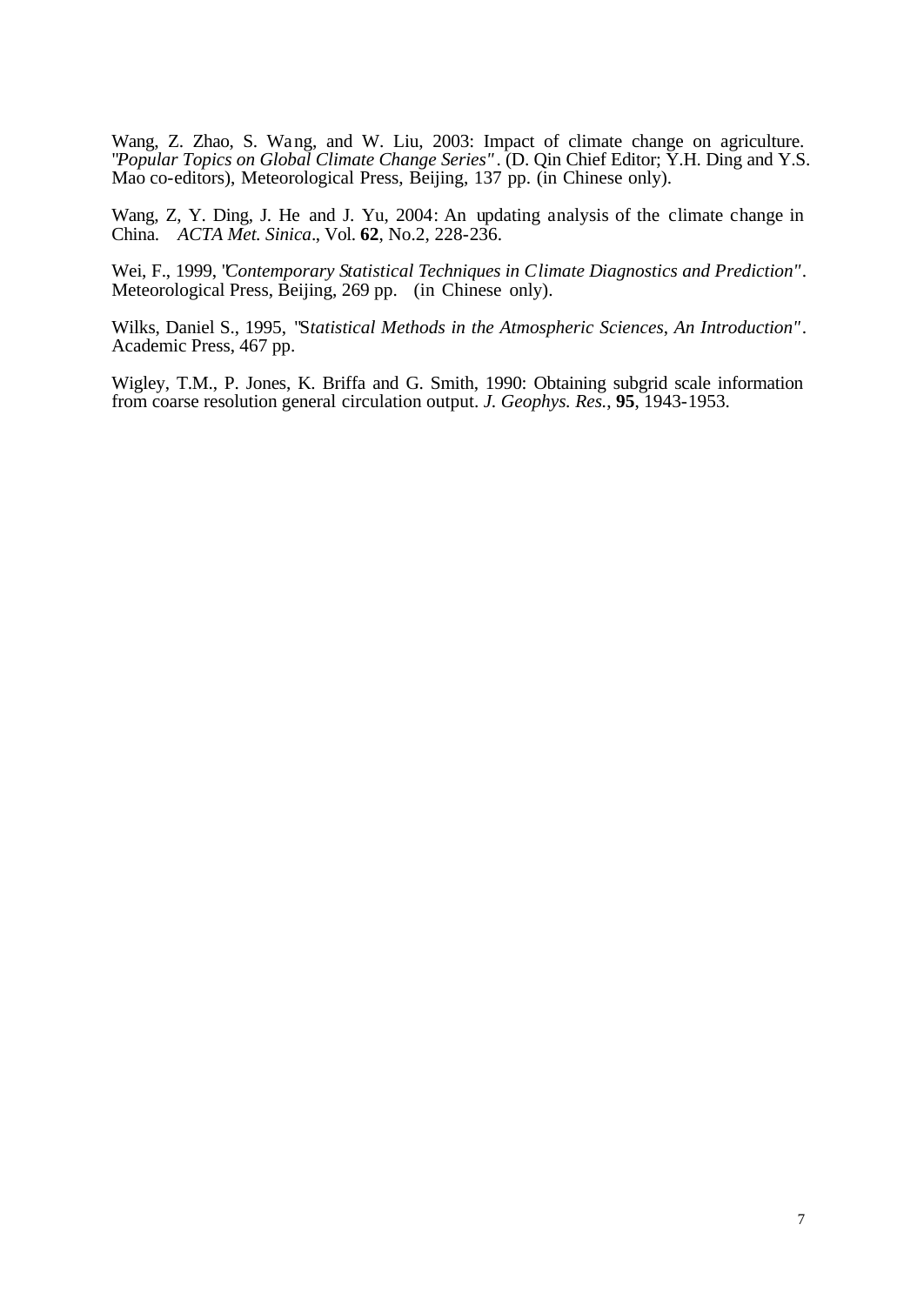#### **Table 1. Originating centre s and parent organizations of the seven global climate models.**

| <b>Model</b>                      | <b>Originating Centre</b>                                                                              | <b>Parent Organization</b>                                                                                          |  |  |  |
|-----------------------------------|--------------------------------------------------------------------------------------------------------|---------------------------------------------------------------------------------------------------------------------|--|--|--|
| CSIRO-Mk2                         | Commonwealth Scientific<br>and<br>Research Organization Australian Government<br>Industrial<br>(CSIRO) |                                                                                                                     |  |  |  |
| ECHAM4/OPYC3                      | Deutsches Klimarechenzentrum<br>(DKRZ)                                                                 | Max Planck Institute for<br>Meteorology, Hamburg (MPIfM)                                                            |  |  |  |
| HadCM3                            | Hadley<br>for<br>Centre<br>Prediction and Research (HCCPR)                                             | Climate United Kingdom Meteorological<br>Office (UKMO)                                                              |  |  |  |
| <b>NCAR DOE-PCM</b>               | <b>National Centre for Atmospheric</b><br>Research (NCAR)                                              | University Corporation for<br>Atmospheric Research (UCAR)                                                           |  |  |  |
| GFDL-R15,<br>GFDL-R30             | <b>Geophysical Fluid Dynamics</b><br>Laboratory (GFDL)                                                 | National Oceanic and<br><b>Atmospheric Administration</b><br>(NOAA)                                                 |  |  |  |
| CCCma GCM1,<br><b>CCCma CGCM2</b> | for<br>Climate<br>Canadian<br>Center<br>Modelling and Analysis (CCCma)                                 | Climate Research Branch of the<br>Meteorological Service of Canada<br>of Environment Canada                         |  |  |  |
|                                   | Japan Center for Climate Research<br>Studies (CCSR)                                                    | University of Tokyo                                                                                                 |  |  |  |
| <b>CCSR/NIES</b>                  | <b>National Institute for Environmental</b><br>Studies (NIES)                                          | Formerly part of Japan's<br>Environment Agency, launched as<br>an independent administrative<br>institution in 2001 |  |  |  |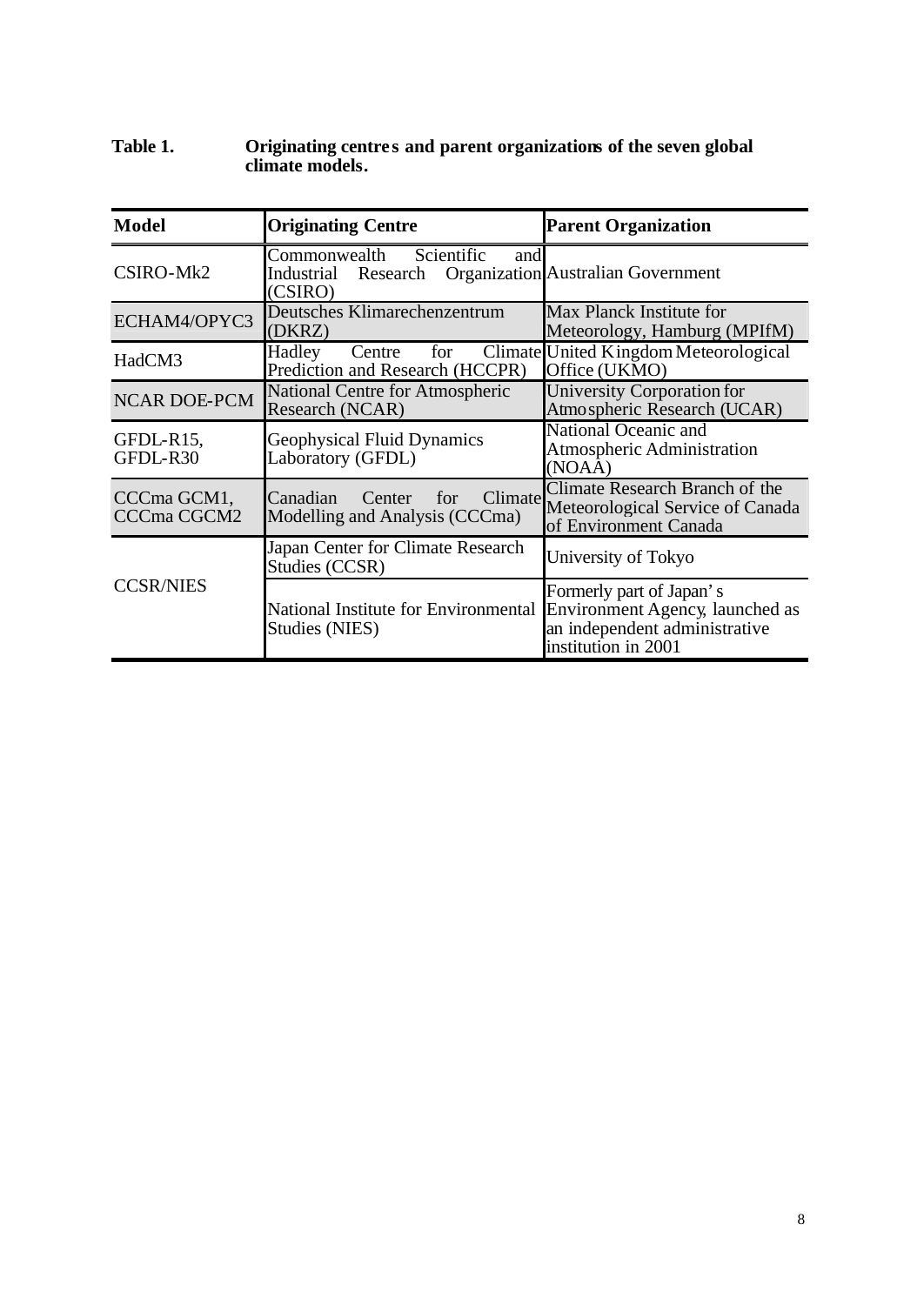#### **Table 2. Spatial resolutions of the temperature data sourced form IPCC (shaded in grey).**

|                     |            |         |                | Horizontal resolution (no. of grids and longitude by latitude) |       |       |         |                                                                                                                                                                                                                                |  |  |  |  |
|---------------------|------------|---------|----------------|----------------------------------------------------------------|-------|-------|---------|--------------------------------------------------------------------------------------------------------------------------------------------------------------------------------------------------------------------------------|--|--|--|--|
| Model               |            | Coarse  |                |                                                                |       |       |         |                                                                                                                                                                                                                                |  |  |  |  |
|                     |            | 48 x 40 | $64 \times 32$ | $64 \times 56$                                                 | 96x48 | 96x73 | 96 x 80 | 128 x 64                                                                                                                                                                                                                       |  |  |  |  |
|                     |            |         |                |                                                                |       |       |         | $7.5^{\circ}$ x 4.4 $^{\circ}$ 5.6 $^{\circ}$ x 5.5 $^{\circ}$ 5.6 $^{\circ}$ x 3.2 $^{\circ}$ 3.8 $^{\circ}$ x 3.7 $^{\circ}$ 3.8 $^{\circ}$ x 2.5 $^{\circ}$ 3.8 $^{\circ}$ x 2.3 $^{\circ}$ 2.8 $^{\circ}$ x 2.8 $^{\circ}$ |  |  |  |  |
| <b>GFDL</b>         | R15        |         |                |                                                                |       |       |         |                                                                                                                                                                                                                                |  |  |  |  |
|                     | <b>R30</b> |         |                |                                                                |       |       |         |                                                                                                                                                                                                                                |  |  |  |  |
| <b>CCSR/NIES</b>    |            |         |                |                                                                |       |       |         |                                                                                                                                                                                                                                |  |  |  |  |
| CSIRO-Mk2           |            |         |                |                                                                |       |       |         |                                                                                                                                                                                                                                |  |  |  |  |
| CCCma               | CGCM1      |         |                |                                                                |       |       |         |                                                                                                                                                                                                                                |  |  |  |  |
|                     | CGCM2      |         |                |                                                                |       |       |         |                                                                                                                                                                                                                                |  |  |  |  |
| HadCM3              |            |         |                |                                                                |       |       |         |                                                                                                                                                                                                                                |  |  |  |  |
| <b>NCAR DOE-PCM</b> |            |         |                |                                                                |       |       |         |                                                                                                                                                                                                                                |  |  |  |  |
| ECHAM4/OPYC3        |            |         |                |                                                                |       |       |         |                                                                                                                                                                                                                                |  |  |  |  |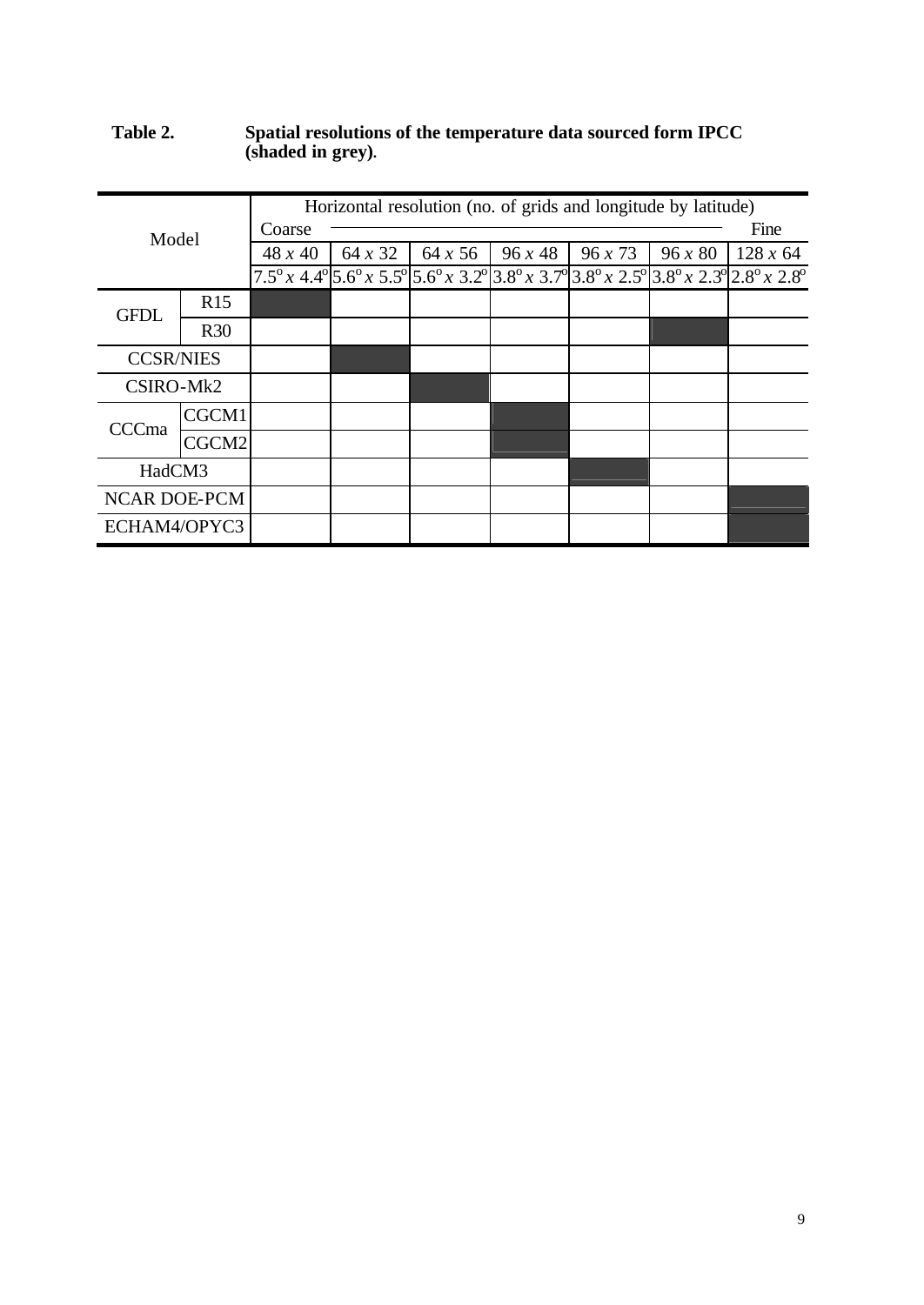**Table 3. Types of temperature data sourced from IPCC for different global climate models under different emission scenarios (L represents monthly mean minimum temperature, M represents monthly mean temperature, H represents monthly mean maximum temperature).**

| Models              |                   |                 | IS92a |           |                          |       | <b>SRES</b> |                   |  |           |  |                |       |
|---------------------|-------------------|-----------------|-------|-----------|--------------------------|-------|-------------|-------------------|--|-----------|--|----------------|-------|
|                     |                   | GG              |       | <b>GS</b> | <b>A1FI</b>              | A1B   | A1T         | A2                |  | <b>B1</b> |  | B <sub>2</sub> |       |
| <b>GFDI</b>         | $R-15$            | M               |       | M         |                          |       |             |                   |  |           |  |                |       |
|                     | $R-30$            |                 |       |           |                          |       |             | M                 |  |           |  | M              |       |
| <b>CCSR/NIES</b>    |                   |                 |       |           | LMHLMHLMHLMHLMHLMHLMHLMH |       |             |                   |  |           |  |                |       |
| CSIRO-Mk2           |                   | $L$ M H $L$ M H |       |           |                          | L M H |             | L M H L M H L M H |  |           |  |                |       |
| CCCma               | CGCM1             | LMHLMH          |       |           |                          |       |             |                   |  |           |  |                |       |
|                     | CGCM <sub>2</sub> |                 |       |           |                          |       |             | L M H             |  |           |  |                | L M H |
| HadCM3              |                   | M               |       | М         |                          |       |             | L M H             |  |           |  | L M H          |       |
| <b>NCAR DOE-PCM</b> |                   |                 | L M H |           |                          | L M H |             | L M H             |  |           |  | L M H          |       |
| ECHAM4/OPYC3        |                   | L M H L M H     |       |           |                          |       |             | M                 |  |           |  | М              |       |

\* IS92a: '*Business as Usual*' emission scenario. GG: cooling by sulphates not included, GS: cooling by sulphates included. SRES: *Special Report on Emission Scenarios*. A1FI: fossil fuel intensive, A1B: balanced fossil and non-fossil fuel usage, A1T: emphasis on non-fossil fuels; A2: most rapid population growth but comparatively slow economic and technological growth; B1: global solutions to sustainability; B2: increasing population with regional and local solutions to sustainability.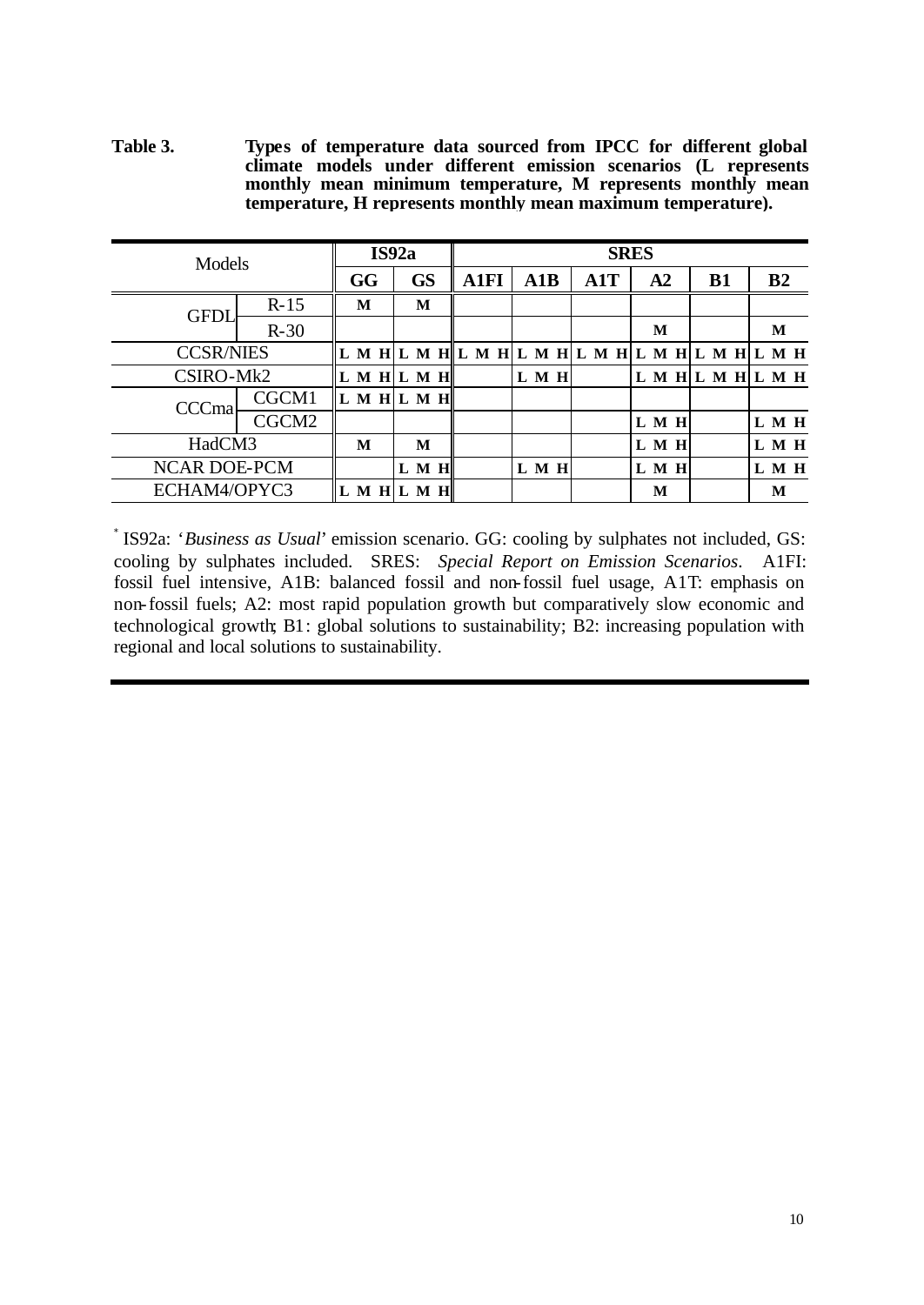| Scenario    |           | Model*               |           | 10-year   |              | 30-year   |           |
|-------------|-----------|----------------------|-----------|-----------|--------------|-----------|-----------|
|             |           |                      | 2040-2049 | 2090-2099 | 2010-2039    | 2040-2069 | 2070-2099 |
|             |           | GFDL-R15             | 1.91      |           | 1.56         |           |           |
| IS92a       |           | <b>CCSR/NIES</b>     | 1.55      | 2.90      | 1.06         | 1.88      | 2.68      |
|             | GG        | CSIRO-Mk2            | 1.55      | 3.13      | 1.13         | 1.67      | 2.65      |
|             |           | CCCma GCM1           | 2.42      | 5.64      | 1.47         | 3.16      | 5.13      |
|             |           | HadCM3               | 1.58      | 3.30      | 1.02         | 2.10      | 3.17      |
|             |           | ECHAM4/OPYC3         | 1.62      | 3.28      | 1.13         | 2.09      | 2.92      |
|             |           | GFDL-R15             | 2.08      |           | 1.59         |           |           |
|             |           | <b>CCSR/NIES</b>     | 1.28      | 2.44      | 0.96         | 1.52      | 2.13      |
|             | <b>GS</b> | CSIRO-Mk2            | 0.78      | 2.34      | 0.61         | 1.17      | 1.98      |
|             |           | CCCma GCM1           | 1.11      | 4.27      | 0.82         | 1.71      | 3.57      |
|             |           | HadCM3               | 1.44      | 3.95      | 0.90         | 1.74      | 3.15      |
|             |           | ECHAM4/OPYC3         | 1.07      |           | 0.77         |           |           |
|             | A1FI      | <b>CCSR/NIES</b>     | 1.71      | 5.36      | 0.79         | 2.74      | 4.84      |
|             | A1B       | <b>CCSR/NIES</b>     | 2.32      | 4.67      | 1.20         | 3.09      | 4.15      |
|             |           | CSIRO-Mk2            | 1.31      | 3.19      | 0.75         | 1.86      | 2.77      |
|             | A1T       | <b>CCSR/NIES</b>     | 2.07      | 4.21      | 0.99         | 2.56      | 4.05      |
|             |           | GFDL-R30             | 1.52      | 2.38      | 0.49         | 1.48      | 2.30      |
|             |           | <b>CCSR/NIES</b>     | 1.87      | 5.05      | 0.91         | 2.54      | 4.49      |
|             | A2        | CSIRO-Mk2            | 1.36      | 3.53      | 0.67         | 1.70      | 3.02      |
| <b>SRES</b> |           | CCCma GCM2           | 1.74      | 4.11      | 0.86         | 2.22      | 3.56      |
|             |           | HadCM3               | 1.35      | 4.11      | 0.87         | 2.05      | 3.48      |
|             | B1        | <b>CCSR/NIES</b>     | 1.56      | 3.59      | 0.79         | 2.02      | 3.46      |
|             |           | CSIRO-Mk2            | 1.29      | 2.20      | 0.83         | 1.37      | 2.16      |
|             |           | GFDL-R30             | 1.31      | 1.67      | 0.38         | 1.26      | 1.65      |
|             |           | <b>CCSR/NIES</b>     | 2.28      | 3.93      | 1.12         | 2.55      | 3.57      |
|             | B2        | CSIRO-Mk2            | 1.33      | 2.65      | 0.99         | 1.54      | 2.32      |
|             |           | CCCma GCM2           | 1.32      | 2.96      | 1.13         | 1.84      | 2.41      |
|             |           | HadCM3               | 1.32      | 2.60      | 0.85         | 1.66      | 2.49      |
|             |           | Ensemble lower limit | 0.78      | 1.67      | 0.38<br>1.17 |           | 1.65      |
|             |           | Ensemble mean        | 1.57      | 3.50      | 0.95         | 1.98      | 3.12      |
|             |           | Ensemble upper limit | 2.42      | 5.64      | 1.59         | 3.16      | 5.13      |

**Table 4a. Projected annual mean temperature rise for Hong Kong using the regression method. The temperature rise is with reference of the 1961-1990 normal.**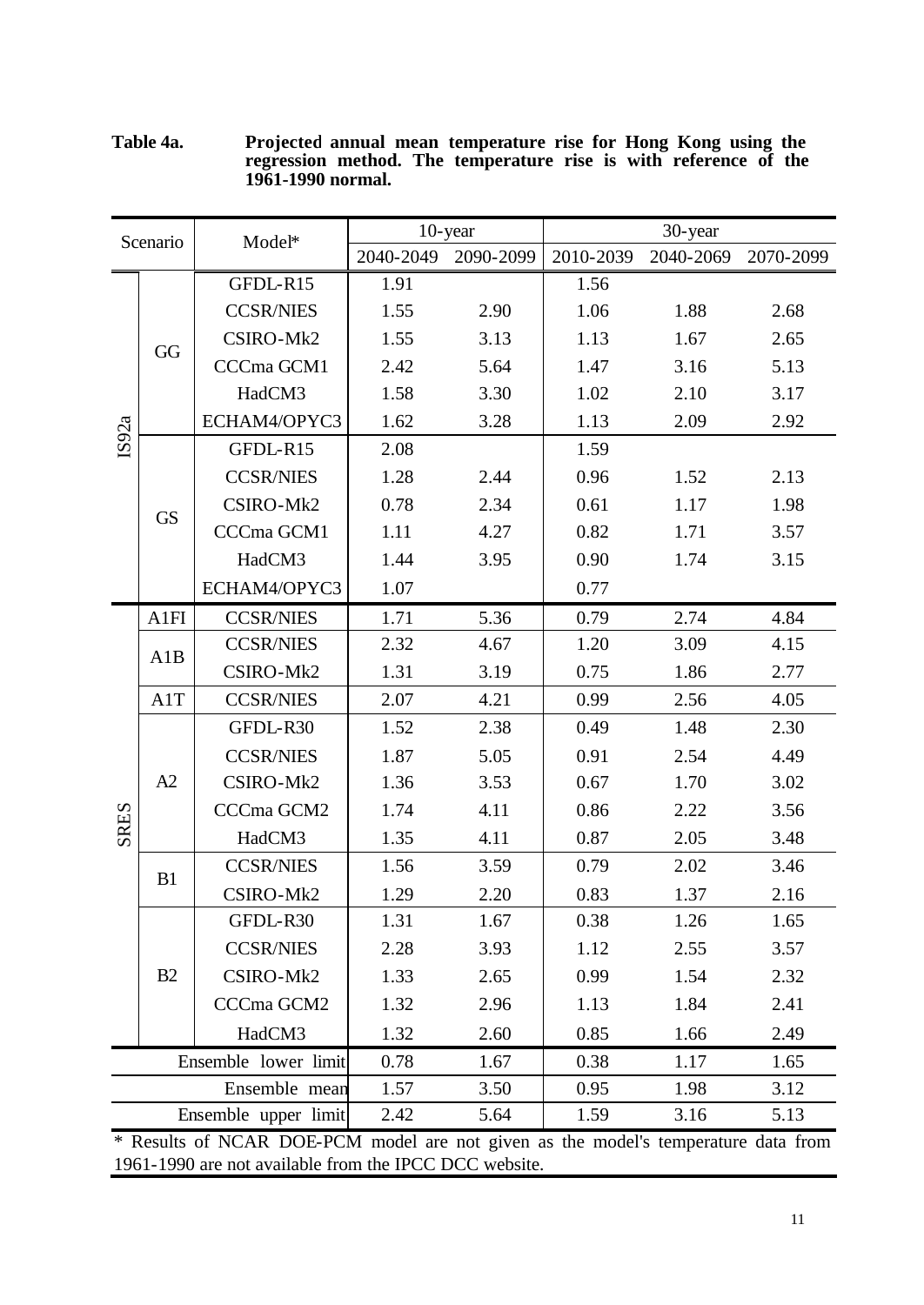| Scenario    |           | Model*                                                                             |           | 10-year   | 30-year   |           |           |  |  |
|-------------|-----------|------------------------------------------------------------------------------------|-----------|-----------|-----------|-----------|-----------|--|--|
|             |           |                                                                                    | 2040-2049 | 2090-2099 | 2010-2039 | 2040-2069 | 2070-2099 |  |  |
|             |           | GFDL-R15                                                                           |           |           |           |           |           |  |  |
|             |           | <b>CCSR/NIES</b>                                                                   | 1.55      | 2.95      | 1.02      | 1.89      | 2.71      |  |  |
|             | GG        | CSIRO-Mk2                                                                          | 1.55      | 3.11      | 1.15      | 1.70      | 2.67      |  |  |
|             |           | CCCma GCM1                                                                         | 2.67      | 5.40      | 1.51      | 3.09      | 4.83      |  |  |
|             |           | HadCM3                                                                             |           |           |           |           |           |  |  |
| IS92a       |           | ECHAM4/OPYC3                                                                       | 1.70      | 3.40      | 1.25      | 2.17      | 2.97      |  |  |
|             |           | GFDL-R15                                                                           |           |           |           |           |           |  |  |
|             |           | <b>CCSR/NIES</b>                                                                   | 1.37      | 2.50      | 1.01      | 1.58      | 2.24      |  |  |
|             | <b>GS</b> | CSIRO-Mk2                                                                          | 0.81      | 2.37      | 0.62      | 1.17      | 2.03      |  |  |
|             |           | CCCma GCM1                                                                         | 1.29      | 4.04      | 0.95      | 1.77      | 3.46      |  |  |
|             |           | HadCM3                                                                             |           |           |           |           |           |  |  |
|             |           | ECHAM4/OPYC3                                                                       | 1.18      |           | 0.85      |           |           |  |  |
|             | A1FI      | <b>CCSR/NIES</b>                                                                   | 1.72      | 5.35      | 0.88      | 2.70      | 4.82      |  |  |
|             | A1B       | <b>CCSR/NIES</b>                                                                   | 2.32      | 4.48      | 1.28      | 2.97      | 4.05      |  |  |
|             |           | CSIRO-Mk2                                                                          | 1.47      | 3.55      | 1.03      | 2.19      | 3.13      |  |  |
|             | A1T       | <b>CCSR/NIES</b>                                                                   | 2.05      | 4.18      | 1.06      | 2.53      | 3.99      |  |  |
|             |           | GFDL-R30                                                                           |           |           |           |           |           |  |  |
|             |           | <b>CCSR/NIES</b>                                                                   | 1.92      | 5.04      | 1.00      | 2.52      | 4.46      |  |  |
|             | A2        | CSIRO-Mk2                                                                          | 1.45      | 3.82      | 0.89      | 2.04      | 3.42      |  |  |
|             |           | CCCma GCM2                                                                         | 1.62      | 4.15      | 0.92      | 2.17      | 3.49      |  |  |
| <b>SRES</b> |           | HadCM3                                                                             | 1.37      | 4.20      | 0.87      | 2.05      | 3.54      |  |  |
|             | B1        | <b>CCSR/NIES</b>                                                                   | 1.56      | 3.58      | 0.85      | 2.05      | 3.36      |  |  |
|             |           | CSIRO-Mk2                                                                          | 1.35      | 2.54      | 1.13      | 1.58      | 2.48      |  |  |
|             |           | GFDL-R30                                                                           |           |           |           |           |           |  |  |
|             |           | <b>CCSR/NIES</b>                                                                   | 2.20      | 3.79      | 1.23      | 2.51      | 3.47      |  |  |
|             | B2        | CSIRO-Mk2                                                                          | 1.75      | 3.15      | 1.29      | 1.84      | 2.77      |  |  |
|             |           | CCCma GCM2                                                                         | 1.46      | 2.92      | 1.11      | 1.84      | 2.43      |  |  |
|             |           | HadCM3                                                                             | 1.31      | 2.65      | 0.83      | 1.68      | 2.50      |  |  |
|             |           | Ensemble lower limit                                                               | 0.81      | 2.37      | 0.62      | 1.17      | 2.03      |  |  |
|             |           | Ensemble mean                                                                      | 1.62      | 3.67      | 1.03      | 2.10      | 3.28      |  |  |
|             |           | Ensemble upper limit                                                               | 2.67      | 5.40      | 1.51      | 3.09      | 4.83      |  |  |
|             |           | * Paculto of NCAP DOE PCM model are not given as the model's temperature data from |           |           |           |           |           |  |  |

**Table 4b. Projected annual mean minimum temperature rise for Hong Kong using the regression method. The temperature rise is with reference of the 1961-1990 normal.**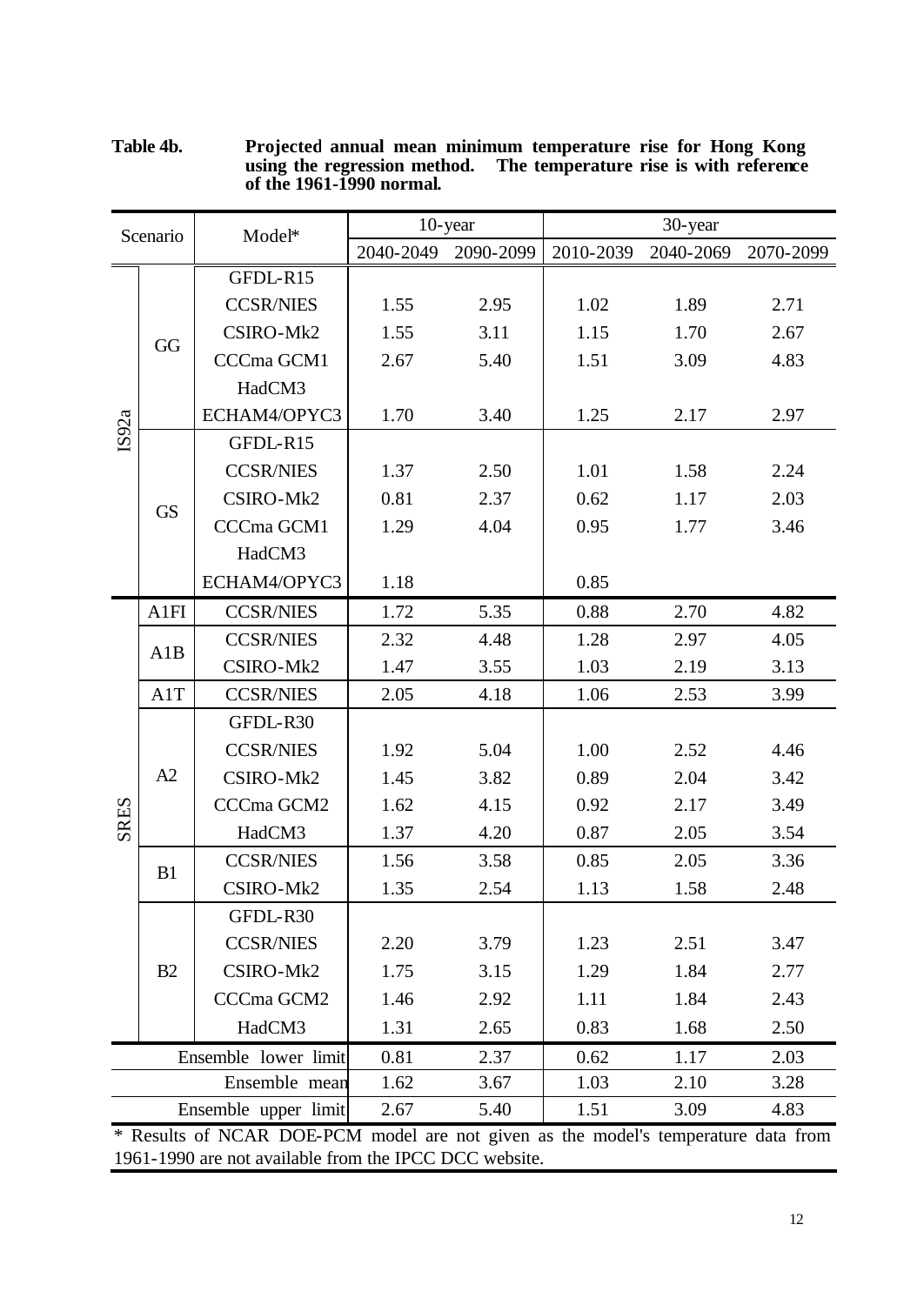|             | Scenario  | Model*               |           | 10-year   |           | 30-year   |           |
|-------------|-----------|----------------------|-----------|-----------|-----------|-----------|-----------|
|             |           |                      | 2040-2049 | 2090-2099 | 2010-2039 | 2040-2069 | 2070-2099 |
|             |           | GFDL-R15             |           |           |           |           |           |
|             |           | <b>CCSR/NIES</b>     | 1.58      | 2.92      | 1.10      | 1.89      | 2.70      |
|             | GG        | CSIRO-Mk2            | 1.59      | 3.28      | 1.14      | 1.68      | 2.71      |
|             |           | CCCma GCM1           | 2.27      | 6.36      | 1.55      | 3.54      | 5.90      |
|             |           | HadCM3               |           |           |           |           |           |
|             |           | ECHAM4/OPYC3         | 1.53      | 3.15      | 1.01      | 1.99      | 2.69      |
| IS92a       |           | GFDL-R15             |           |           |           |           |           |
|             |           | <b>CCSR/NIES</b>     | 1.22      | 2.42      | 0.93      | 1.49      | 2.06      |
|             | <b>GS</b> | CSIRO-Mk2            | 0.78      | 2.42      | 0.64      | 1.23      | 2.02      |
|             |           | CCCma GCM1           | 1.01      | 5.06      | 0.74      | 1.84      | 4.11      |
|             |           | HadCM3               |           |           |           |           |           |
|             |           | ECHAM4/OPYC3         | 0.97      |           | 0.68      |           |           |
|             | A1FI      | <b>CCSR/NIES</b>     | 1.76      | 5.47      | 0.76      | 2.85      | 4.96      |
|             | A1B       | <b>CCSR/NIES</b>     | 2.39      | 4.92      | 1.18      | 3.26      | 4.32      |
|             |           | CSIRO-Mk2            | 1.33      | 2.79      | 0.56      | 1.69      | 2.44      |
|             | A1T       | <b>CCSR/NIES</b>     | 2.14      | 4.30      | 0.96      | 2.66      | 4.15      |
|             |           | GFDL-R30             |           |           |           |           |           |
|             |           | <b>CCSR/NIES</b>     | 1.89      | 5.15      | 0.87      | 2.61      | 4.62      |
|             | A2        | CSIRO-Mk2            | 1.39      | 3.44      | 0.51      | 1.47      | 2.72      |
| <b>SRES</b> |           | CCCma GCM2           | 2.03      | 4.37      | 0.89      | 2.43      | 3.92      |
|             |           | HadCM3               | 1.31      | 4.04      | 0.86      | 2.04      | 3.45      |
|             | B1        | <b>CCSR/NIES</b>     | 1.60      | 3.64      | 0.76      | 2.04      | 3.59      |
|             |           | CSIRO-Mk2            | 1.07      | 1.98      | 0.63      | 1.22      | 1.93      |
|             |           | GFDL-R30             |           |           |           |           |           |
|             |           | <b>CCSR/NIES</b>     | 2.42      | 4.14      | 1.06      | 2.64      | 3.72      |
|             | B2        | CSIRO-Mk2            | 1.13      | 2.32      | 0.86      | 1.45      | 2.13      |
|             |           | CCCma GCM2           | 1.24      | 3.21      | 1.28      | 1.98      | 2.57      |
|             |           | HadCM3               | 1.32      | 2.58      | 0.88      | 1.65      | 2.48      |
|             |           | Ensemble lower limit | 0.78      | 1.98      | 0.51      | 1.22      | 1.93      |

**Table 4c. Projected annual mean maximum temperature rise for Hong Kong using the regression method. The temperature rise is with reference of the 1961-1990 normal.**

Ensemble upper limit 2.42 6.36 1.55 3.54 5.90

Ensemble mean 1.54 3.71 0.90 2.08 3.29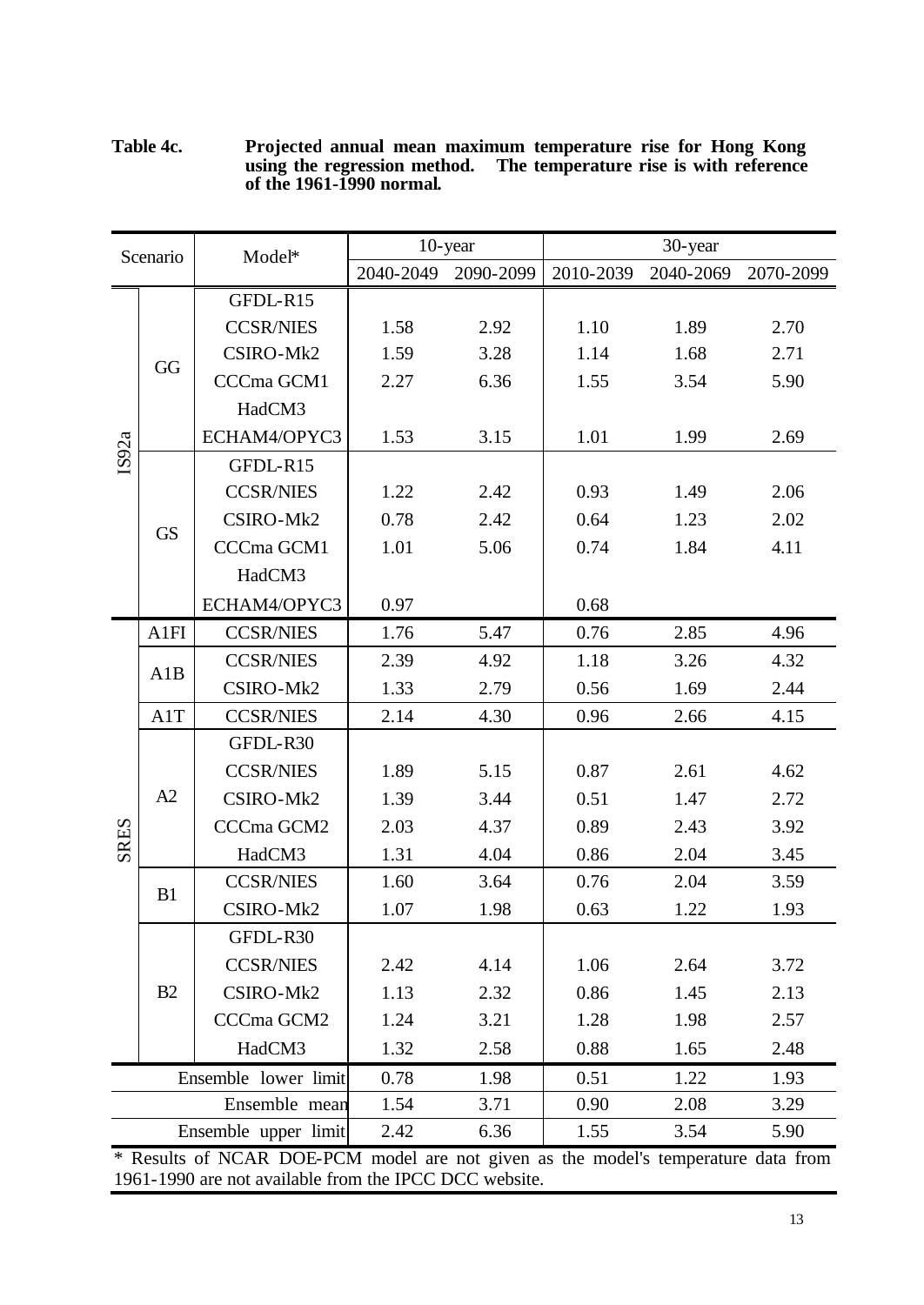| Scenario    |           | Model*               |           | 10-year   |           | 30-year   |           |
|-------------|-----------|----------------------|-----------|-----------|-----------|-----------|-----------|
|             |           |                      | 2040-2049 | 2090-2099 | 2010-2039 | 2040-2069 | 2070-2099 |
|             |           | GFDL-R15             | 2.20      |           | 1.71      |           |           |
|             |           | <b>CCSR/NIES</b>     | 1.86      | 3.07      | 1.20      | 2.10      | 2.87      |
|             | GG        | CSIRO-Mk2            | 1.86      | 3.73      | 1.34      | 2.05      | 3.13      |
|             |           | CCCma GCM1           | 2.69      | 6.82      | 1.75      | 3.64      | 6.26      |
|             |           | HadCM3               | 1.72      | 3.64      | 1.16      | 2.32      | 3.57      |
|             |           | ECHAM4/OPYC3         | 1.74      | 3.56      | 1.36      | 2.28      | 3.22      |
| IS92a       |           | GFDL-R15             | 2.37      |           | 1.79      |           |           |
|             |           | <b>CCSR/NIES</b>     | 1.58      | 2.59      | 1.07      | 1.78      | 2.24      |
|             | <b>GS</b> | CSIRO-Mk2            | 1.12      | 2.85      | 0.84      | 1.55      | 2.48      |
|             |           | CCCma GCM1           | 1.31      | 5.09      | 0.94      | 1.96      | 4.24      |
|             |           | HadCM3               | 1.65      | 4.24      | 0.83      | 1.88      | 3.27      |
|             |           | ECHAM4/OPYC3         | 1.49      |           | 1.01      |           |           |
|             | A1FI      | <b>CCSR/NIES</b>     | 1.82      | 5.93      | 0.88      | 3.01      | 5.26      |
|             | A1B       | <b>CCSR/NIES</b>     | 2.42      | 5.23      | 1.14      | 3.33      | 4.62      |
|             |           | CSIRO-Mk2            | 1.54      | 3.65      | 0.98      | 2.16      | 3.23      |
|             | A1T       | <b>CCSR/NIES</b>     | 2.14      | 4.71      | 1.14      | 2.66      | 4.50      |
|             |           | GFDL-R30             | 1.60      | 2.72      | 0.51      | 1.79      | 2.68      |
|             |           | <b>CCSR/NIES</b>     | 1.90      | 5.35      | 0.96      | 2.67      | 4.86      |
|             | A2        | CSIRO-Mk2            | 1.66      | 4.03      | 0.84      | 2.00      | 3.53      |
| <b>SRES</b> |           | CCCma GCM2           | 2.25      | 4.93      | 1.09      | 2.69      | 4.51      |
|             |           | HadCM3               | 1.81      | 4.43      | 0.98      | 2.41      | 3.88      |
|             | B1        | <b>CCSR/NIES</b>     | 1.62      | 4.05      | 0.84      | 2.04      | 3.79      |
|             |           | CSIRO-Mk2            | 1.53      | 2.58      | 0.94      | 1.63      | 2.52      |
|             |           | GFDL-R30             | 1.28      | 2.20      | 0.53      | 1.40      | 1.96      |
|             |           | <b>CCSR/NIES</b>     | 2.42      | 4.38      | 1.20      | 2.74      | 3.96      |
|             | B2        | CSIRO-Mk2            | 1.66      | 3.13      | 1.12      | 1.80      | 2.80      |
|             |           | CCCma GCM2           | 1.45      | 3.63      | 1.24      | 2.32      | 3.03      |
|             |           | HadCM3               | 1.56      | 2.97      | 1.10      | 1.89      | 2.83      |
|             |           | Ensemble lower limit | 1.12      | 2.20      | 0.51      | 1.40      | 1.96      |
|             |           | Ensemble mean        | 1.79      | 3.98      | 1.09      | 2.24      | 3.57      |
|             |           | Ensemble upper limit | 2.69      | 6.82      | 1.79      | 3.64      | 6.26      |

**Table 5a. Projected annual mean temperature rise for Hong Kong using the single grid point method. The temperature rise is with reference of the 1961-1990 normal.**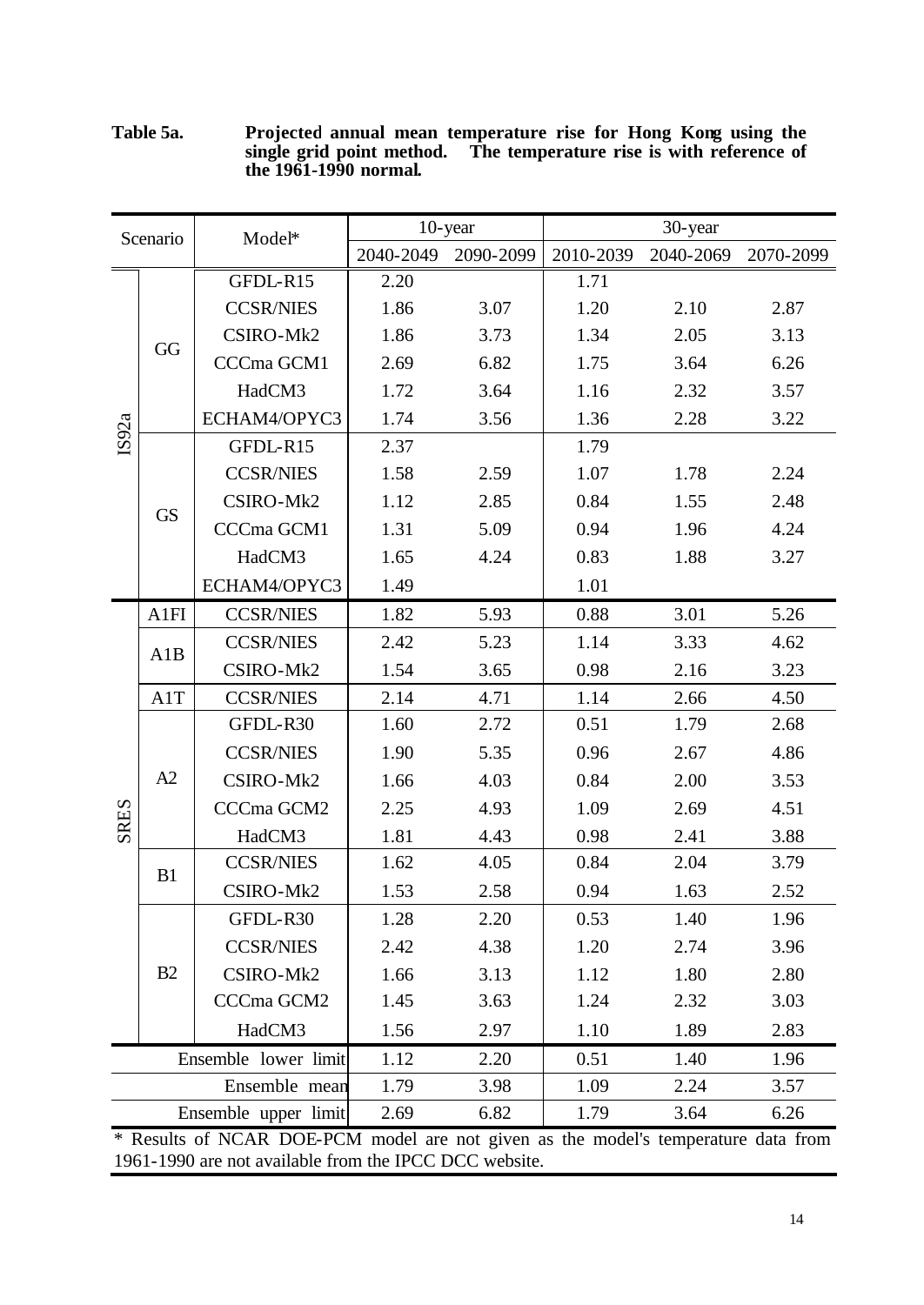| Table 5b. | Projected annual mean minimum temperature rise for Hong Kong                                           |
|-----------|--------------------------------------------------------------------------------------------------------|
|           | using the single grid point method. The temperature rise is with<br>reference of the 1961-1990 normal. |

| Scenario    |           | Model*               |           | 10-year   |           | 30-year   |           |
|-------------|-----------|----------------------|-----------|-----------|-----------|-----------|-----------|
|             |           |                      | 2040-2049 | 2090-2099 | 2010-2039 | 2040-2069 | 2070-2099 |
|             |           | GFDL-R15             |           |           |           |           |           |
|             |           | <b>CCSR/NIES</b>     | 1.84      | 3.23      | 1.17      | 2.15      | 2.98      |
|             |           | CSIRO-Mk2            | 1.98      | 3.84      | 1.42      | 2.19      | 3.26      |
|             | GG        | CCCma GCM1           | 2.95      | 6.42      | 1.72      | 3.57      | 5.74      |
|             |           | HadCM3               |           |           |           |           |           |
|             |           | ECHAM4/OPYC3         | 1.92      | 3.78      | 1.49      | 2.45      | 3.38      |
| IS92a       |           | GFDL-R15             |           |           |           |           |           |
|             |           | <b>CCSR/NIES</b>     | 1.66      | 2.70      | 1.23      | 1.83      | 2.43      |
|             | <b>GS</b> | CSIRO-Mk2            | 1.15      | 2.93      | 0.88      | 1.58      | 2.60      |
|             |           | CCCma GCM1           | 1.42      | 4.58      | 1.06      | 1.98      | 3.91      |
|             |           | HadCM3               |           |           |           |           |           |
|             |           | ECHAM4/OPYC3         | 1.57      |           | 1.08      |           |           |
|             | A1FI      | <b>CCSR/NIES</b>     | 1.93      | 6.06      | 1.03      | 3.03      | 5.36      |
|             | A1B       | <b>CCSR/NIES</b>     | 2.51      | 5.03      | 1.32      | 3.27      | 4.55      |
|             |           | CSIRO-Mk2            | 1.90      | 4.37      | 1.46      | 2.74      | 3.84      |
|             | A1T       | <b>CCSR/NIES</b>     | 2.22      | 4.74      | 1.27      | 2.73      | 4.50      |
|             |           | GFDL-R30             |           |           |           |           |           |
|             |           | <b>CCSR/NIES</b>     | 2.06      | 5.52      | 1.13      | 2.74      | 4.93      |
|             | A2        | CSIRO-Mk2            | 2.17      | 4.87      | 1.31      | 2.76      | 4.34      |
| <b>SRES</b> |           | CCCma GCM2           | 2.01      | 4.81      | 1.09      | 2.54      | 4.22      |
|             |           | HadCM3               | 1.90      | 4.92      | 1.12      | 2.59      | 4.26      |
|             | B1        | <b>CCSR/NIES</b>     | 1.72      | 4.08      | 0.98      | 2.19      | 3.73      |
|             |           | CSIRO-Mk2            | 2.01      | 3.09      | 1.38      | 2.18      | 3.05      |
|             |           | GFDL-R30             |           |           |           |           |           |
|             |           | <b>CCSR/NIES</b>     | 2.36      | 4.27      | 1.41      | 2.74      | 3.91      |
|             | B2        | CSIRO-Mk2            | 2.26      | 4.08      | 1.75      | 2.30      | 3.63      |
|             |           | CCCma GCM2           | 1.66      | 3.38      | 1.18      | 2.13      | 2.87      |
|             |           | HadCM3               | 1.72      | 3.22      | 1.17      | 2.07      | 3.10      |
|             |           | Ensemble lower limit | 1.15      | 2.70      | 0.88      | 1.58      | 2.43      |
|             |           | Ensemble mean        | 1.95      | 4.28      | 1.26      | 2.46      | 3.84      |
|             |           | Ensemble upper limit | 2.95      | 6.42      | 1.75      | 3.57      | 5.74      |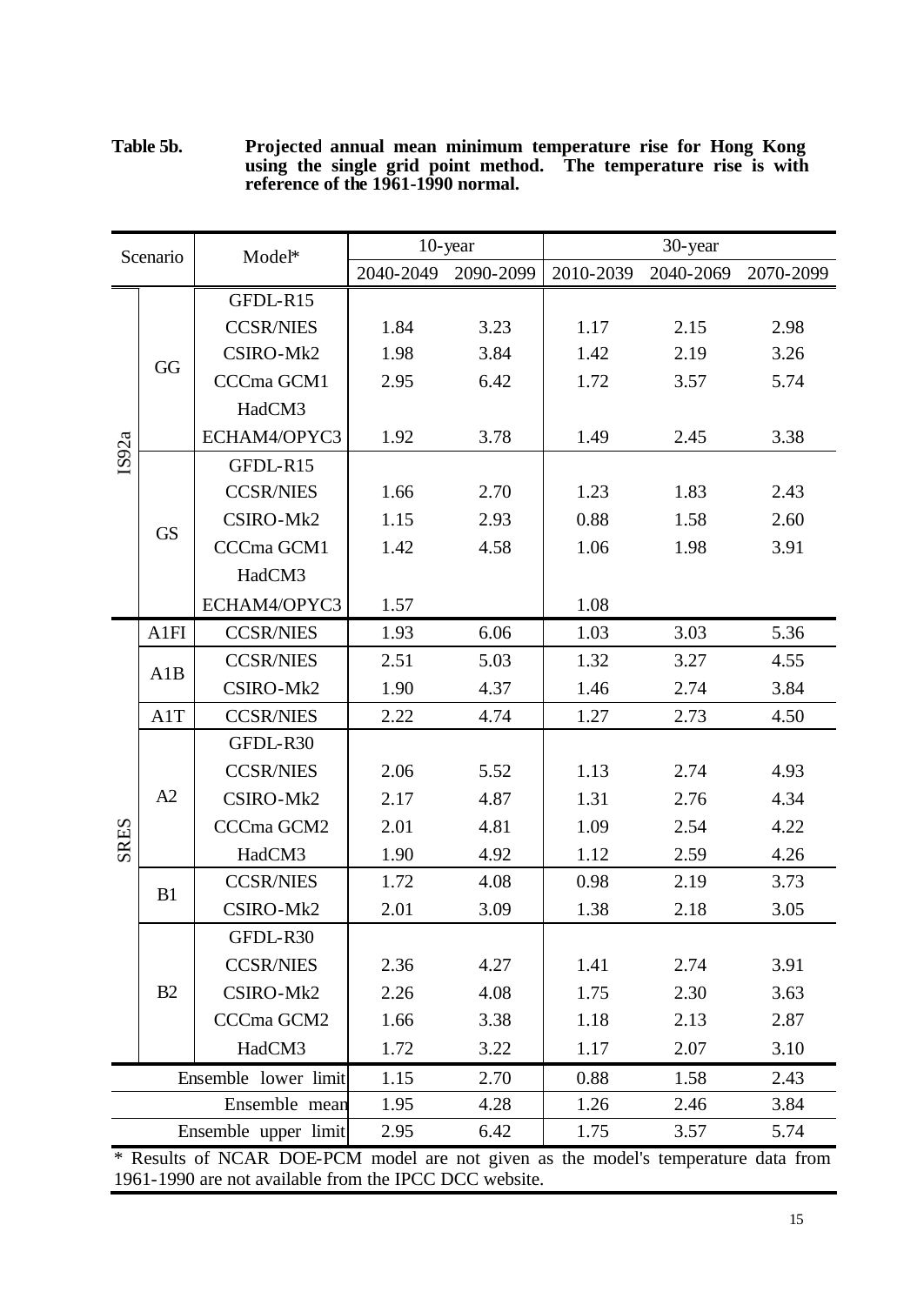| Scenario    |               | Model*               |           | $10$ -year |           | 30-year   |           |
|-------------|---------------|----------------------|-----------|------------|-----------|-----------|-----------|
|             |               |                      | 2040-2049 | 2090-2099  | 2010-2039 | 2040-2069 | 2070-2099 |
|             |               | GFDL-R15             |           |            |           |           |           |
|             |               | <b>CCSR/NIES</b>     | 1.92      | 2.97       | 1.25      | 2.08      | 2.80      |
|             | GG            | CSIRO-Mk2            | 1.79      | 3.75       | 1.30      | 1.96      | 3.08      |
|             |               | CCCma GCM1           | 2.54      | 7.66       | 2.04      | 3.99      | 7.28      |
|             |               | HadCM3               |           |            |           |           |           |
|             |               | ECHAM4/OPYC3         | 1.55      | 3.27       | 1.22      | 2.08      | 2.83      |
| IS92a       |               | GFDL-R15             |           |            |           |           |           |
|             |               | <b>CCSR/NIES</b>     | 1.51      | 2.52       | 1.02      | 1.75      | 2.09      |
|             | <b>GS</b>     | CSIRO-Mk2            | 1.07      | 2.85       | 0.82      | 1.54      | 2.44      |
|             |               | CCCma GCM1           | 1.34      | 6.31       | 0.94      | 2.24      | 5.18      |
|             |               | HadCM3               |           |            |           |           |           |
|             |               | ECHAM4/OPYC3         | 1.40      |            | 0.92      |           |           |
|             | A1FI          | <b>CCSR/NIES</b>     | 1.77      | 5.88       | 0.79      | 3.04      | 5.24      |
|             | A1B           | <b>CCSR/NIES</b>     | 2.43      | 5.46       | 1.04      | 3.44      | 4.77      |
|             |               | CSIRO-Mk2            | 1.51      | 3.20       | 0.70      | 1.88      | 2.82      |
|             | A1T           | <b>CCSR/NIES</b>     | 2.11      | 4.79       | 1.06      | 2.66      | 4.56      |
|             |               | GFDL-R30             |           |            |           |           |           |
|             |               | <b>CCSR/NIES</b>     | 1.82      | 5.27       | 0.89      | 2.67      | 4.88      |
|             | A2            | CSIRO-Mk2            | 1.72      | 3.65       | 0.69      | 1.73      | 3.01      |
| <b>SRES</b> |               | CCCma GCM2           | 2.72      | 5.23       | 1.18      | 3.09      | 5.32      |
|             |               | HadCM3               | 1.72      | 4.00       | 0.84      | 2.23      | 3.53      |
|             | B1            | <b>CCSR/NIES</b>     | 1.54      | 4.09       | 0.75      | 1.94      | 3.89      |
|             |               | CSIRO-Mk2            | 1.16      | 2.32       | 0.72      | 1.43      | 2.25      |
|             |               | GFDL-R30             |           |            |           |           |           |
|             |               | <b>CCSR/NIES</b>     | 2.54      | 4.58       | 1.09      | 2.79      | 4.09      |
|             | B2            | CSIRO-Mk2            | 1.42      | 2.77       | 0.94      | 1.77      | 2.49      |
|             |               | CCCma GCM2           | 1.20      | 4.25       | 1.44      | 2.74      | 3.55      |
|             |               | HadCM3               | 1.42      | 2.75       | 1.02      | 1.73      | 2.61      |
|             |               | Ensemble lower limit | 1.07      | 2.32       | 0.69      | 1.43      | 2.09      |
|             | Ensemble mean |                      | 1.74      | 4.17       | 1.03      | 2.32      | 3.75      |
|             |               | Ensemble upper limit | 2.72      | 7.66       | 2.04      | 3.99      | 7.28      |

**Table 5c. Projected annual mean maximum temperature rise for Hong Kong using the single grid point method. The temperature rise is with reference of the 1961-1990 normal.**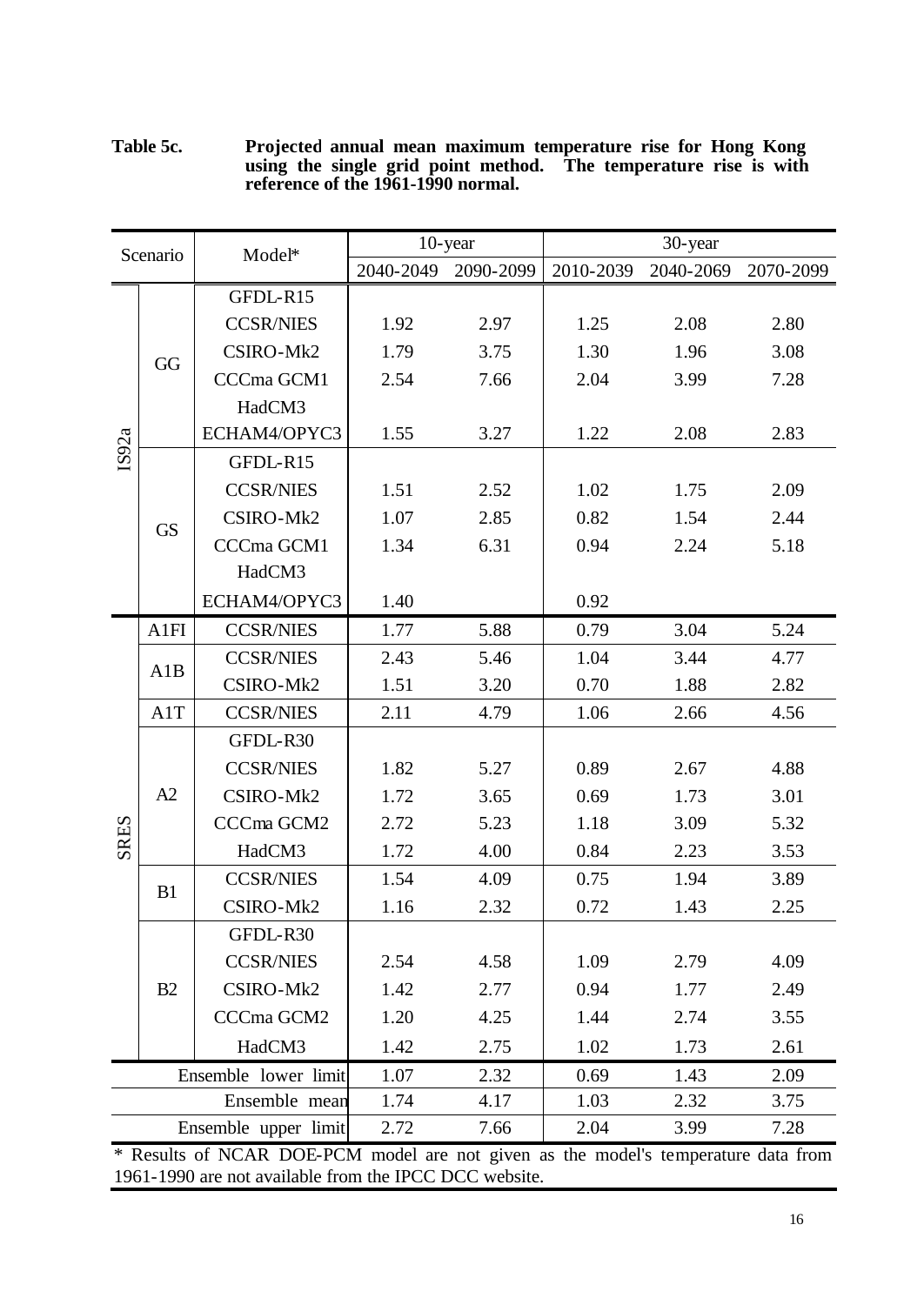**Table 6. Comparison of the annual mean temperature rise between Hong Kong and that of the global average (temperature rise for Hong Kong by regression method minus global temperature rise) for three 30-year periods 2010-2039, 2040-2069 and 2070-2099. Negative values (shaded) represent changes for Hong Kong that are projected to be lower than the global average.**

|           |                  | Scenarios |           |         |         |         |             |         |         |  |  |
|-----------|------------------|-----------|-----------|---------|---------|---------|-------------|---------|---------|--|--|
| Period    | Model            |           | IS92a     |         |         |         | <b>SRES</b> |         |         |  |  |
|           |                  | GG        | <b>GS</b> | A1FI    | A1B     | A1T     | A2          | B1      | B2      |  |  |
|           | GFDL-R15         | $-0.16$   | 0.20      |         |         |         |             |         |         |  |  |
|           | GFDL-R30         |           |           |         |         |         | $-0.44$     |         | $-0.59$ |  |  |
|           | <b>CCSR/NIES</b> | $-0.06$   | $-0.09$   | $-0.15$ | 0.00    | $-0.05$ | $-0.11$     | $-0.08$ | $-0.09$ |  |  |
| 2010-2039 | CSIRO-Mk2        | $-0.06$   | $-0.48$   |         | $-0.30$ |         | $-0.34$     | $-0.23$ | $-0.16$ |  |  |
|           | CCCma CGCM1      | $-0.01$   | $-0.37$   |         |         |         |             |         |         |  |  |
|           | CCCma CGCM2      |           |           |         |         |         | $-0.19$     |         | 0.05    |  |  |
|           | HadCM3           | $-0.04$   | $-0.02$   |         |         |         | $-0.01$     |         | $-0.05$ |  |  |
|           | ECHAM4/OPYC3     | $-0.08$   | $-0.22$   |         |         |         |             |         |         |  |  |
|           | GFDL-R15         |           |           |         |         |         | $-0.46$     |         | $-0.47$ |  |  |
|           | GFDL-R30         |           |           |         |         |         |             |         |         |  |  |
|           | <b>CCSR/NIES</b> | $-0.22$   | $-0.33$   | 0.05    | 0.36    | 0.16    | 0.21        | 0.12    | 0.22    |  |  |
| 2040-2069 | CSIRO-Mk2        | $-0.42$   | $-0.67$   |         | $-0.29$ |         | $-0.32$     | $-0.41$ | $-0.42$ |  |  |
|           | CCCma CGCM1      | 0.16      | $-0.49$   |         |         |         |             |         |         |  |  |
|           | CCCma CGCM2      |           |           |         |         |         | 0.07        |         | 0.09    |  |  |
|           | HadCM3           | 0.03      | $-0.08$   |         |         |         | 0.12        |         | 0.07    |  |  |
|           | ECHAM4/OPYC3     | $-0.08$   |           |         |         |         |             |         |         |  |  |
|           | GFDL-R30         |           |           |         |         |         | $-0.81$     |         | $-0.63$ |  |  |
|           | <b>CCSR/NIES</b> | $-0.31$   | $-0.51$   | $-0.10$ | 0.14    | 0.26    | 0.01        | 0.38    | 0.20    |  |  |
|           | CSIRO-Mk2        | $-0.43$   | $-0.72$   |         | $-0.42$ |         | $-0.42$     | $-0.36$ | $-0.38$ |  |  |
| 2070-2099 | CCCma CGCM1      | 0.20      | $-0.26$   |         |         |         |             |         |         |  |  |
|           | CCCma CGCM2      |           |           |         |         |         | $-0.04$     |         | $-0.08$ |  |  |
|           | HadCM3           | 0.17      | 0.30      |         |         |         | 0.24        |         | 0.11    |  |  |
|           | ECHAM4/OPYC3     | $-0.10$   |           |         |         |         |             |         |         |  |  |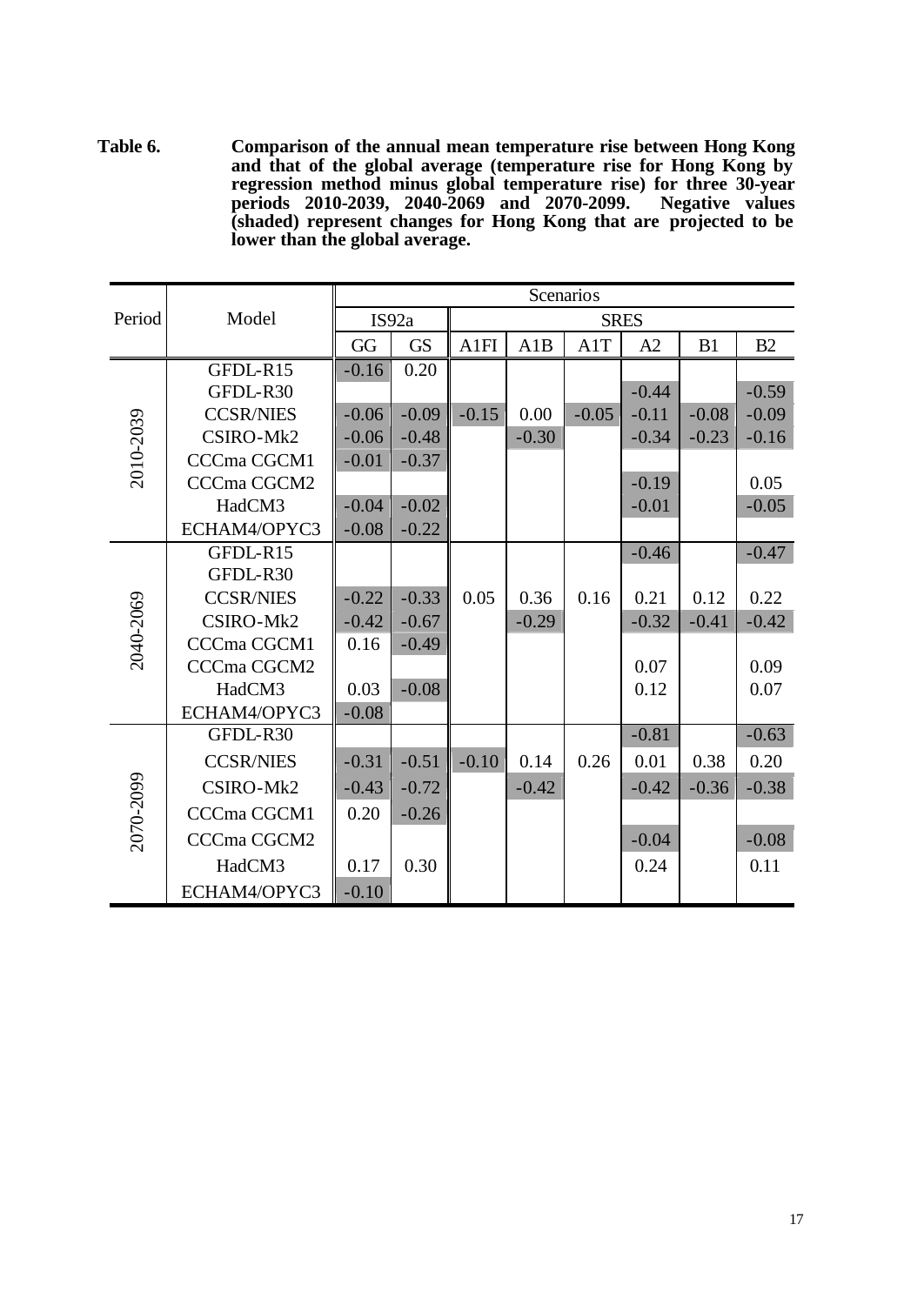**Table 7. Comparison of the annual mean temperature rise for Hong Kong in 2070-2099 obtained in the present study with that of the Climate Research Unit (CRU), University of East Anglia. Temperature rise is referred to the 1961-1990 normal.**

| Model       | Scenario | Present study (by the regression method) | `RU |
|-------------|----------|------------------------------------------|-----|
|             | A2       | 3.0                                      | 3.1 |
| CSIRO-Mk2   | B1       | 2.2                                      | 2.1 |
|             | B2       | 2.3                                      | 2.4 |
| CCCma CGCM2 | A2       | 3.6                                      | 3.2 |
|             | B2       | 2.4                                      | 2.3 |
| HadCM3      | A2       | 3.5                                      | 3.4 |
|             | B2       | 2.5                                      | 2.4 |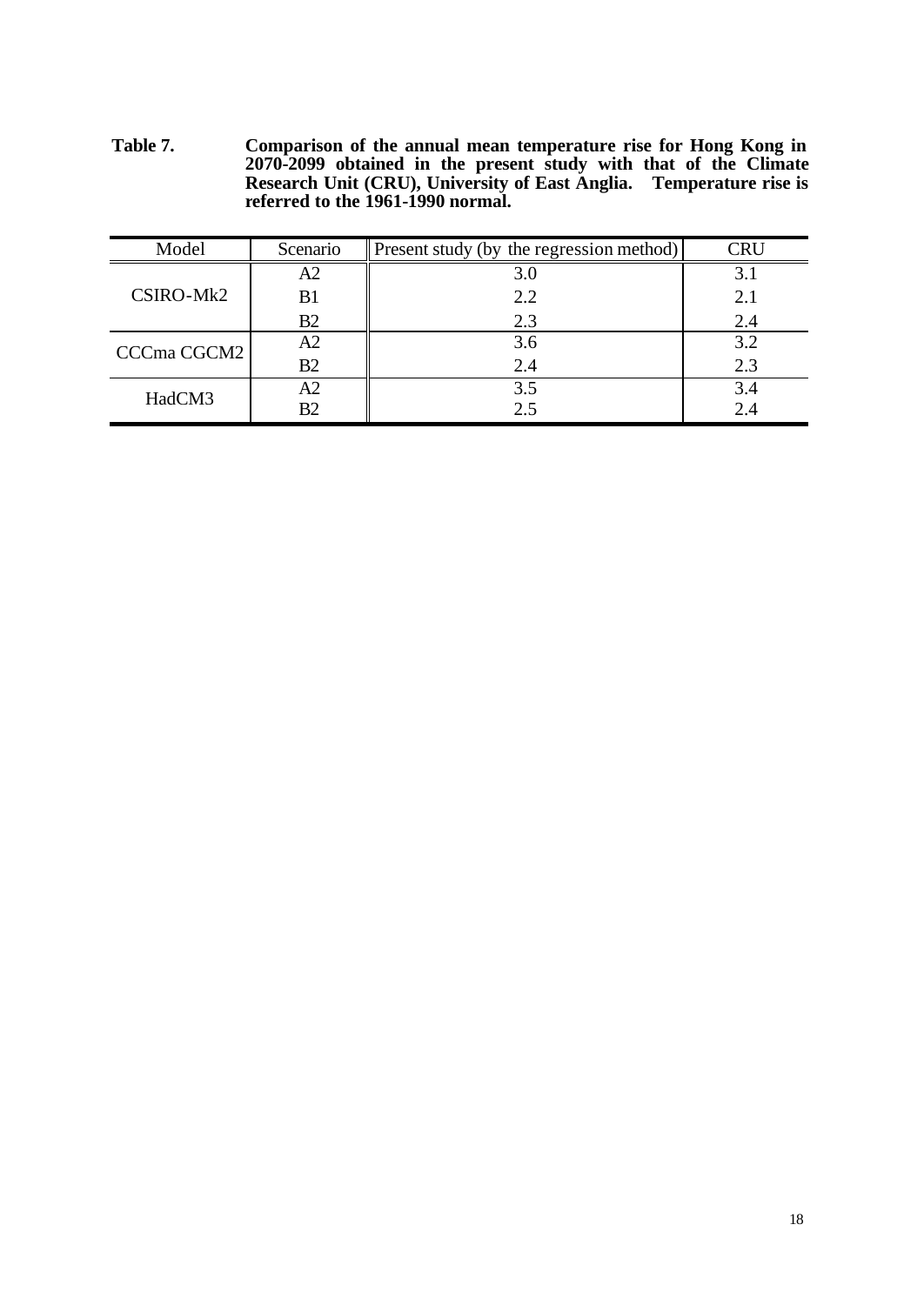**Figure 1. Locations of Hong Kong Observatory (marked by the solid triangle) and the 28 land stations in southern China (marked by circles).**

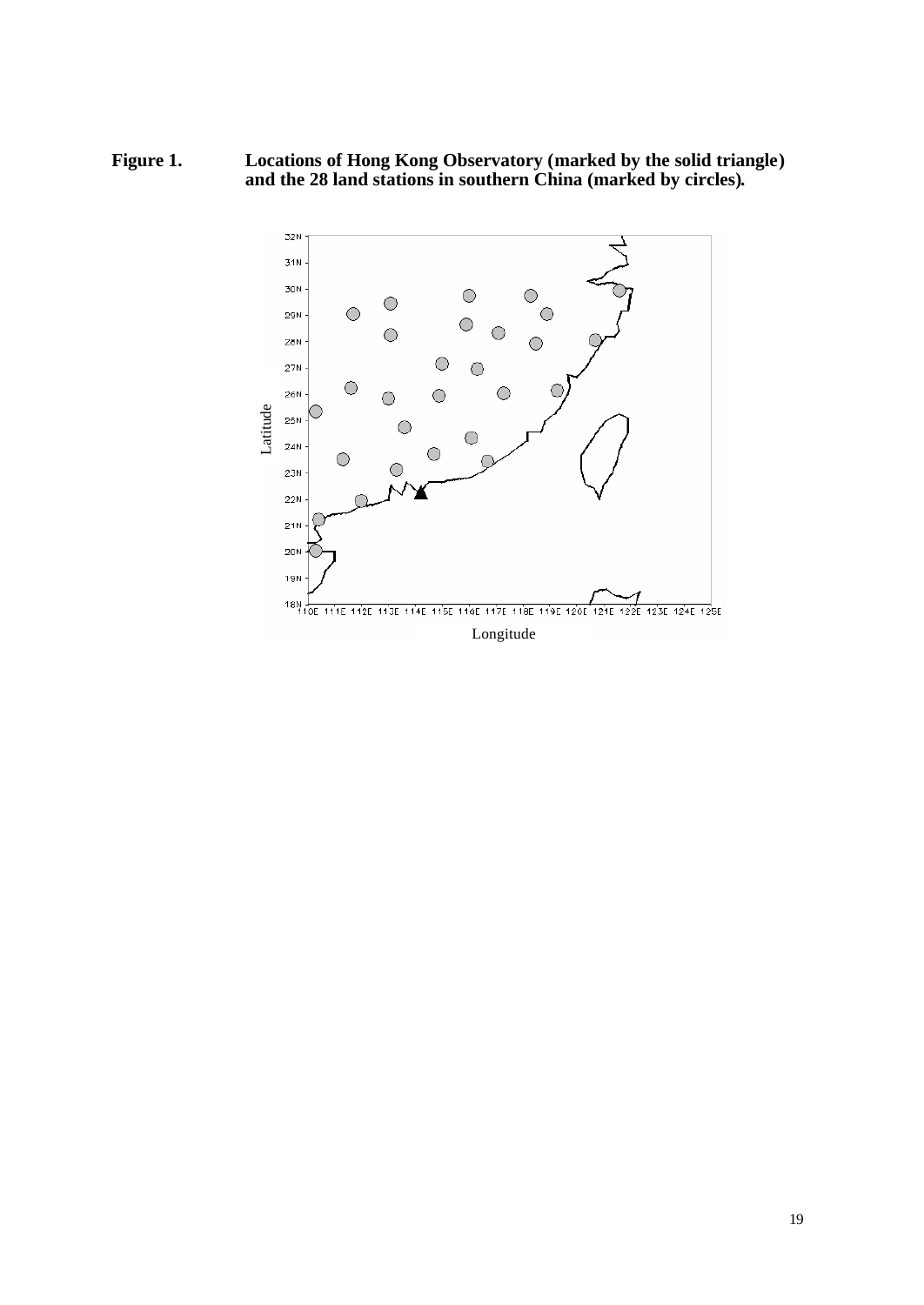### **Figure 2. Locations of the land grids of different models nearest to Hong Kong.**

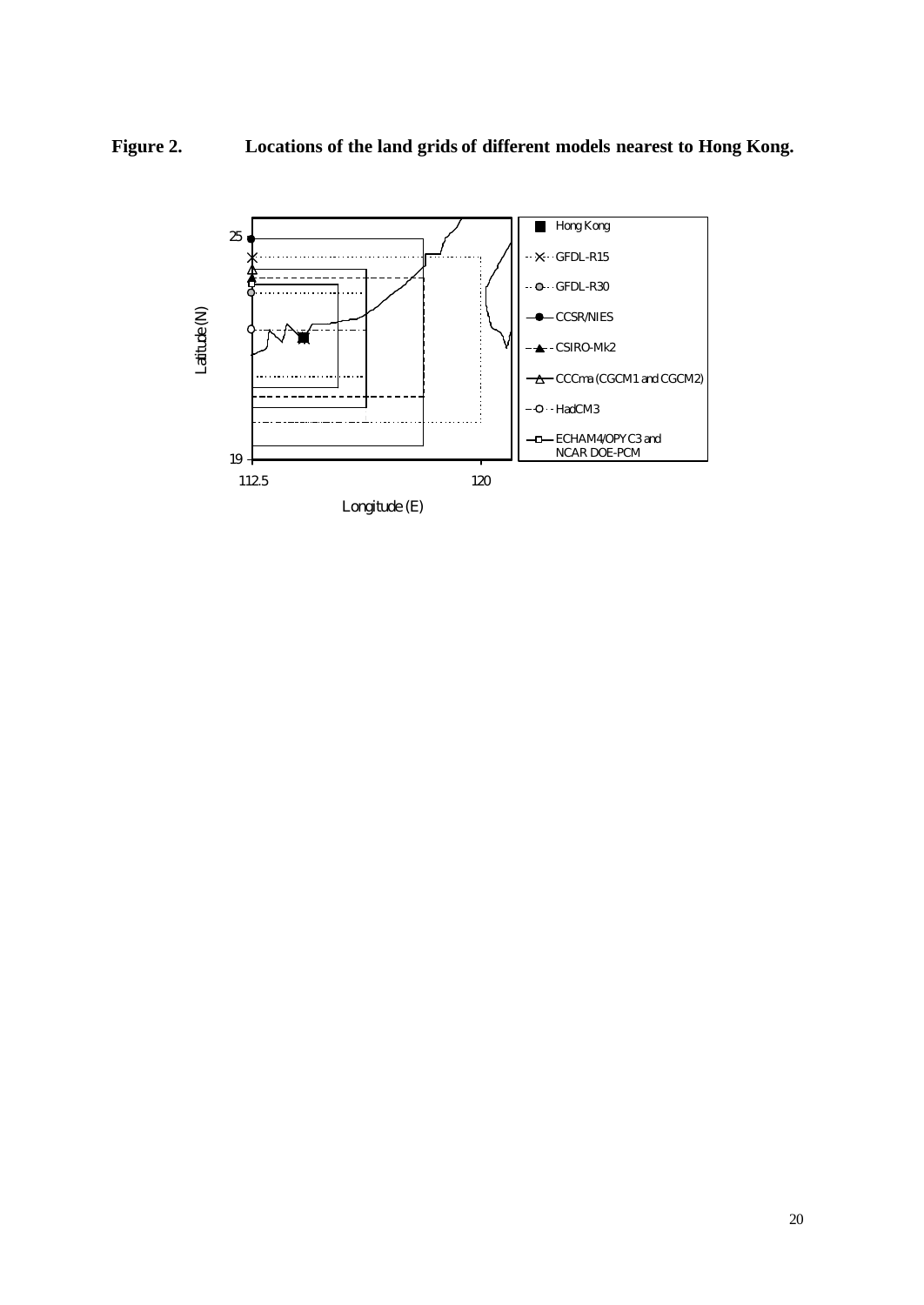**Figure 3. Time series of the annual mean temperature at the Hong Kong Observatory Headquarters. Trends are statistically significant at 5% level.**



1885 1890 1895 1900 1905 1910 1915 1920 1925 1930 1935 1940 1945 1950 1955 1960 1965 1970 1975 1980 1985 1990 1995 2000

Year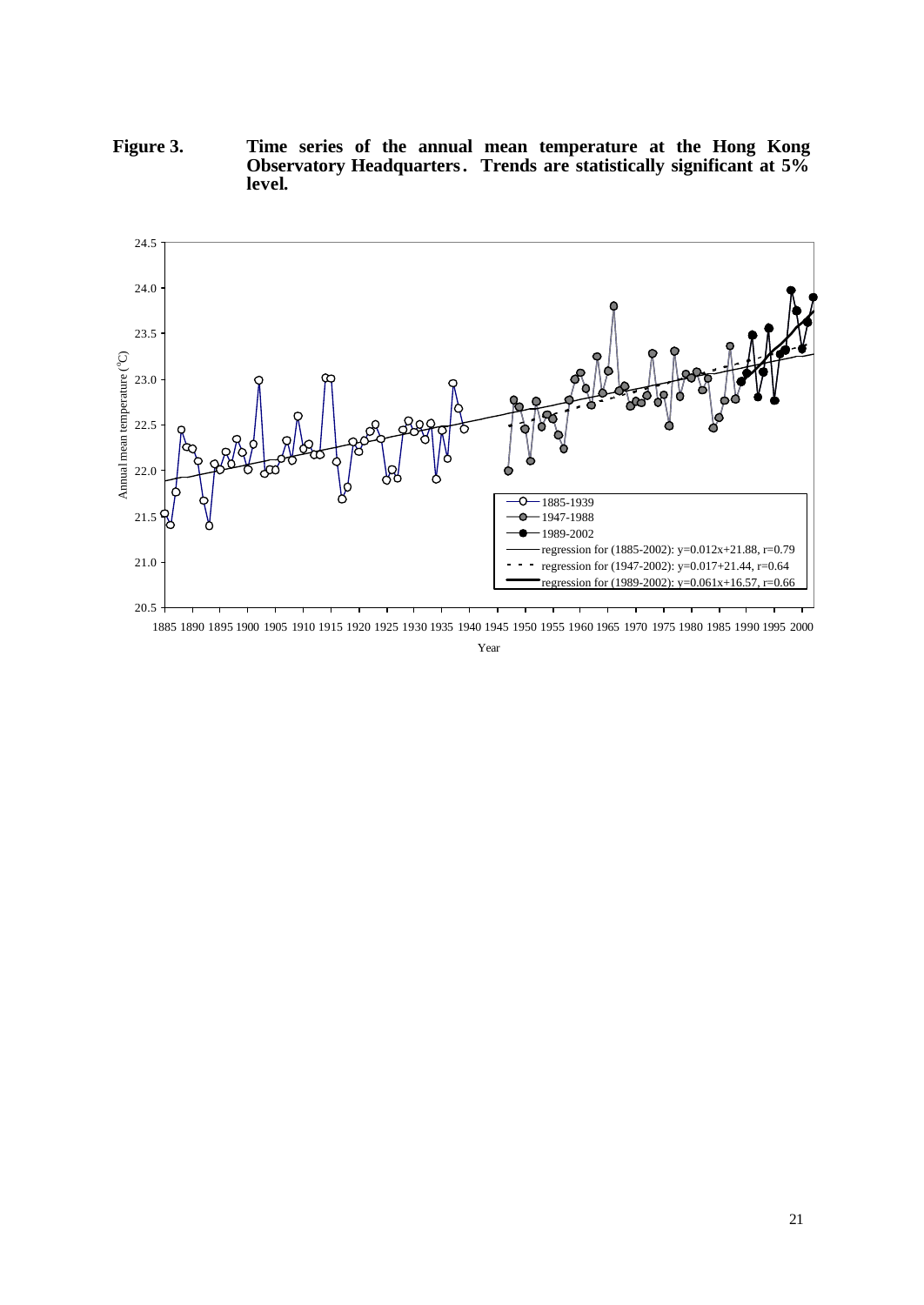**Figure 4. Empirical Orthogonal Function (EOF) analysis of the annual mean temperature at the Hong Kong Observatory Headquarters and the annual mean temperature averaged over the 28 stations in southern China (1951-2000).**

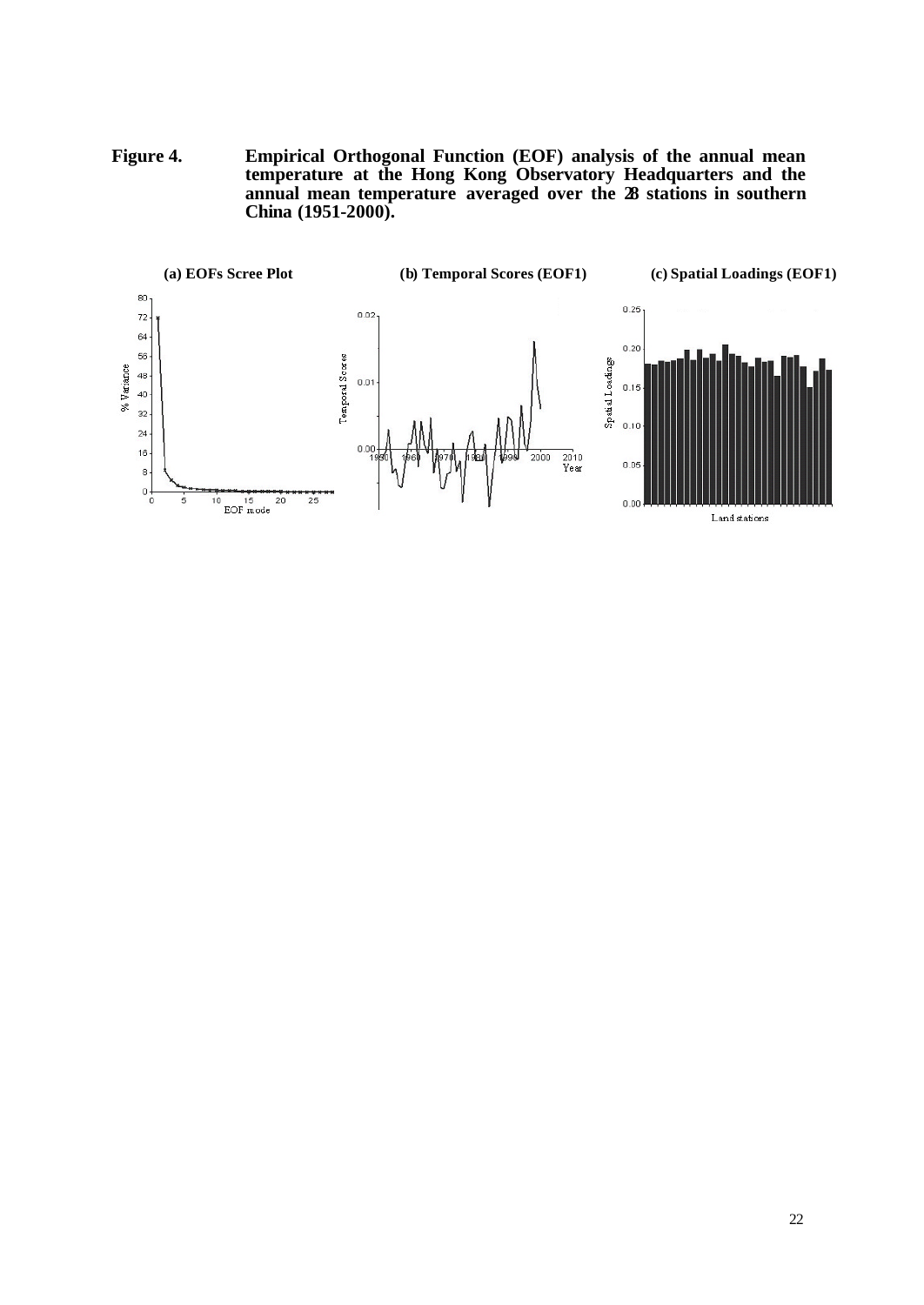**Figure 5. Regression relationship between the temperature at the Hong Kong Observatory Headquarters and the average temperature at the 28 lands stations in south China (1951-2000) for different seasons and for the entire year. All correlations are statistically significant at 5% level. Temperature anomalies are with reference to the 1961-1990 normal.**



 $-2$   $-1$  0 1 2 Mean temperature anomaly averaged over the 28 stations

-2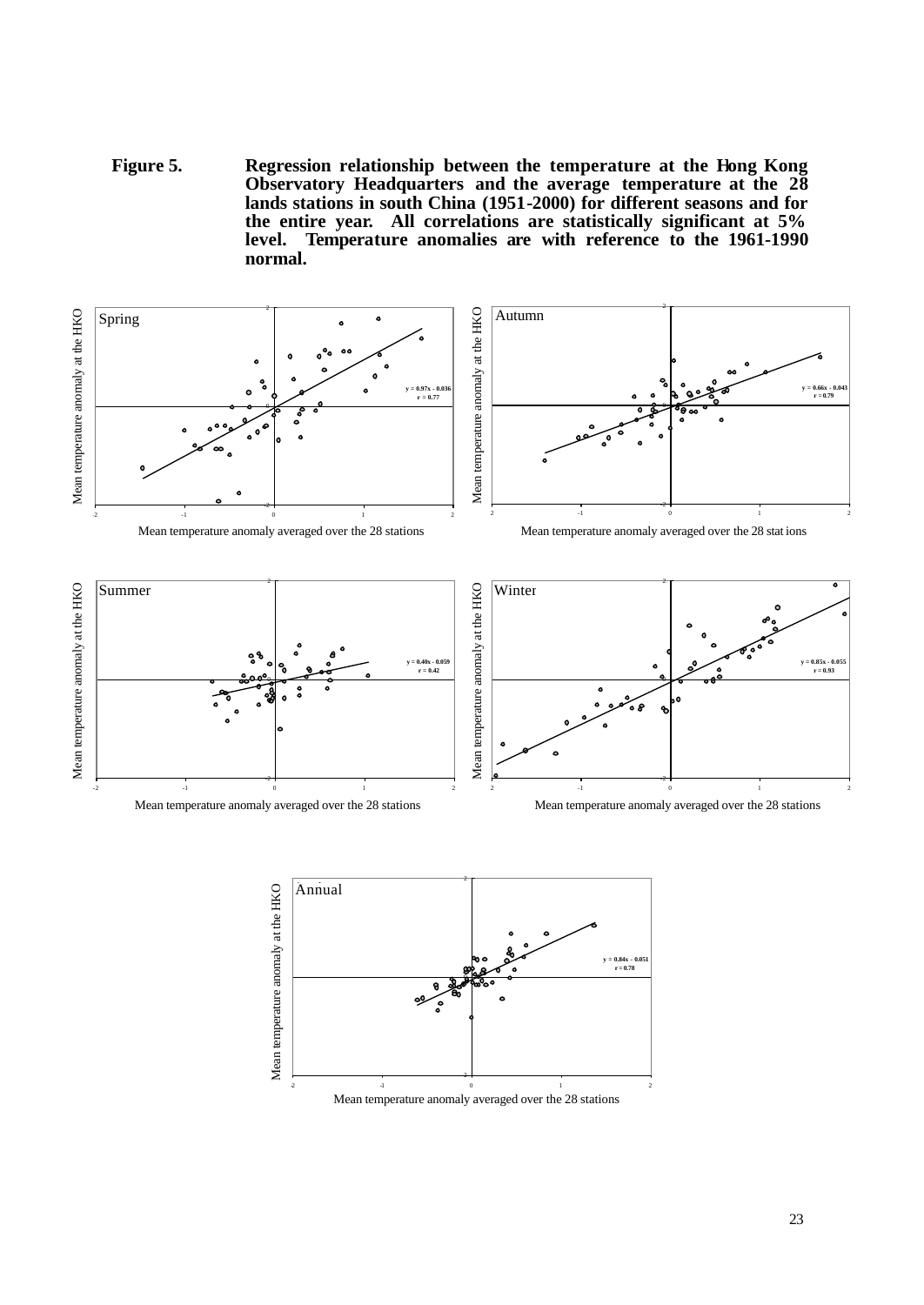**Figure 6. Past and projected annual mean temperature anomaly for Hong Kong**  The temperature anomaly is with by the regression method. The reference to the 1961-1990 normal.

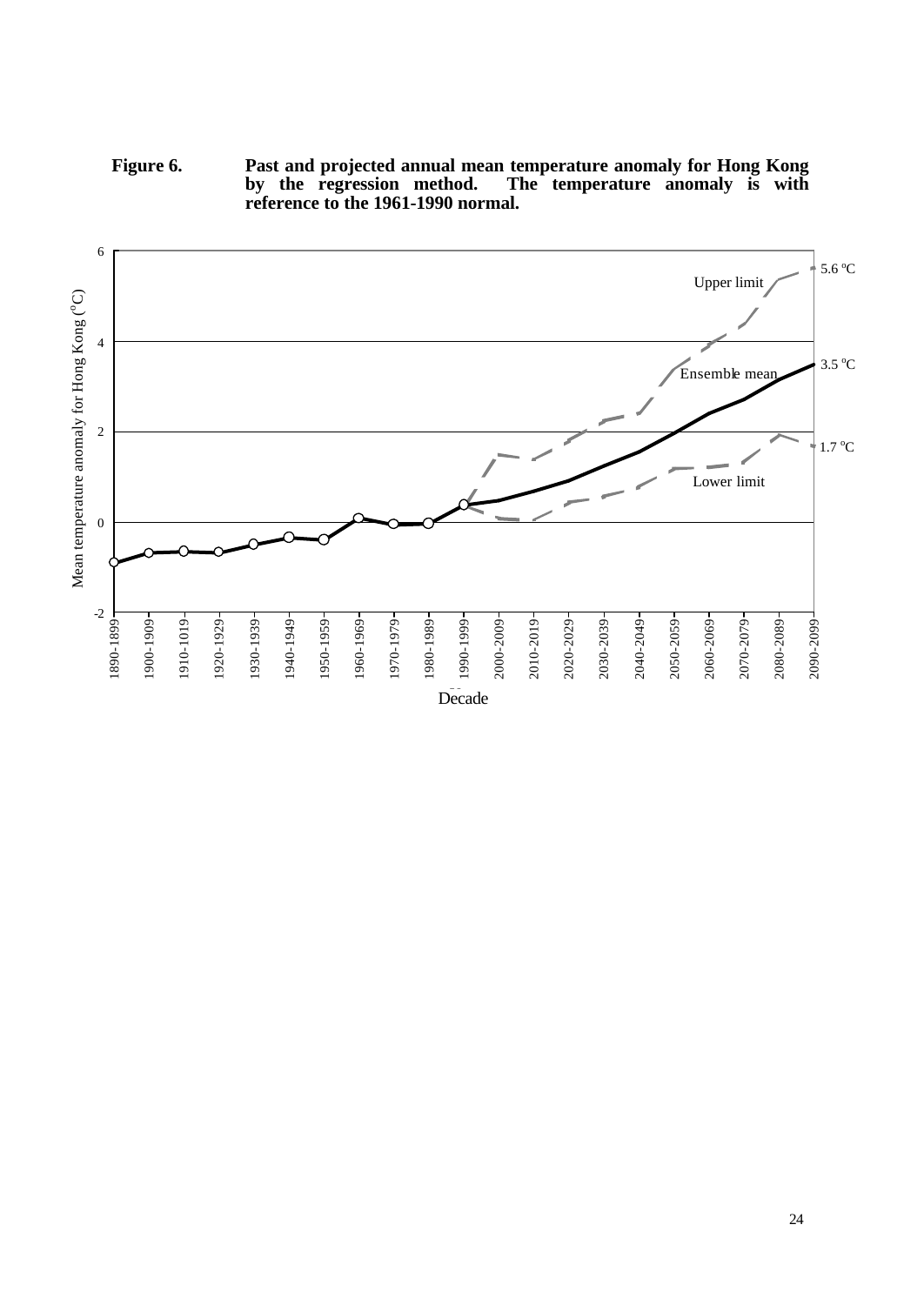**Figure 7. A comparison of the rise in Hong Kong's annual mean temperature in the 21st century given by the regression method, single grid point** method and extrapolation method. **reference to the 1961-1990 normal. The vertical line represents the ensemble upper and lower limits.**



**Decade**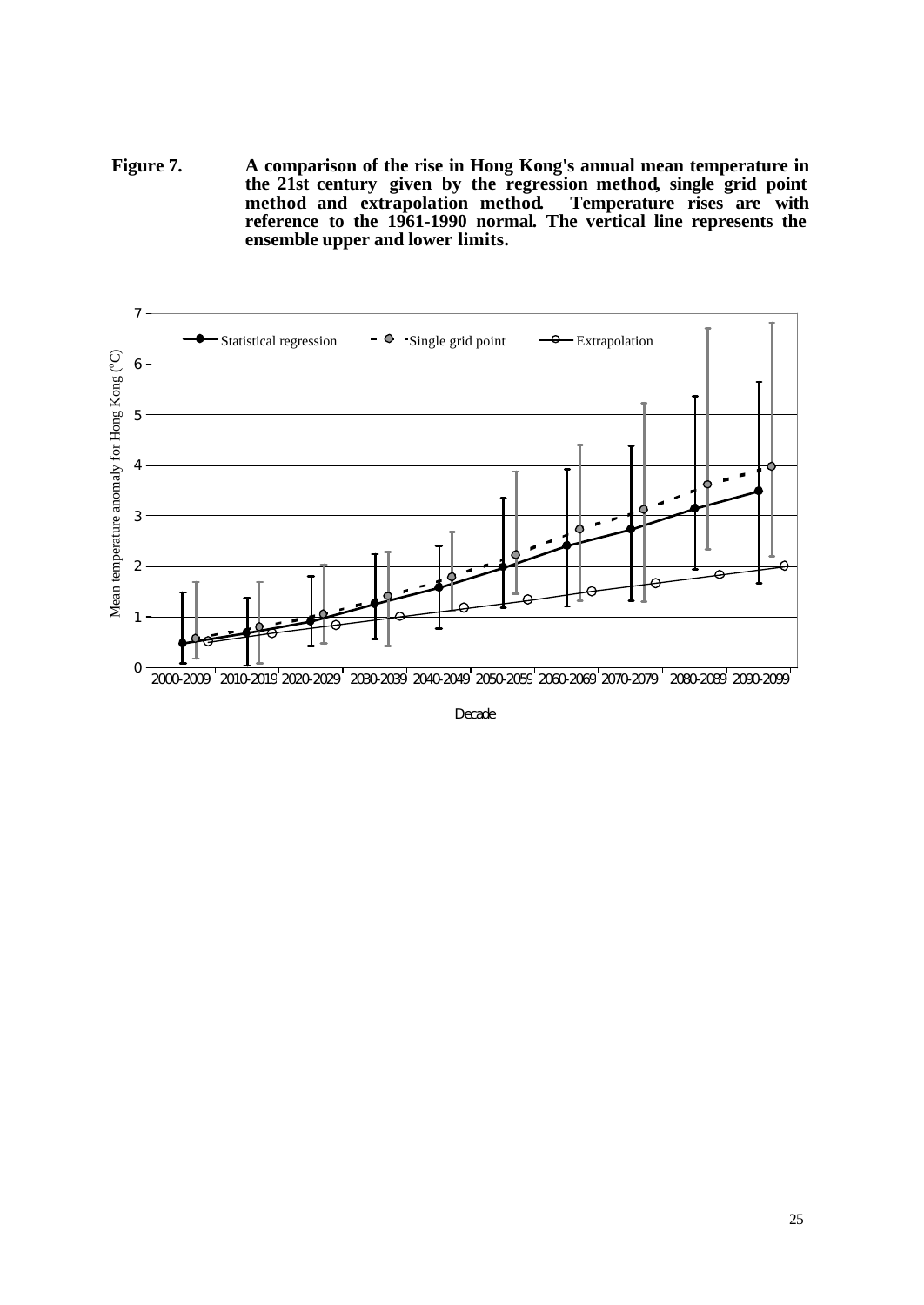**Figure 8. Seasonal mean temperature anomaly for Hong Kong predicted by different global models under the scenario IS92a GG. Temperature anomalies are with reference to the 1961-1990 normal.**

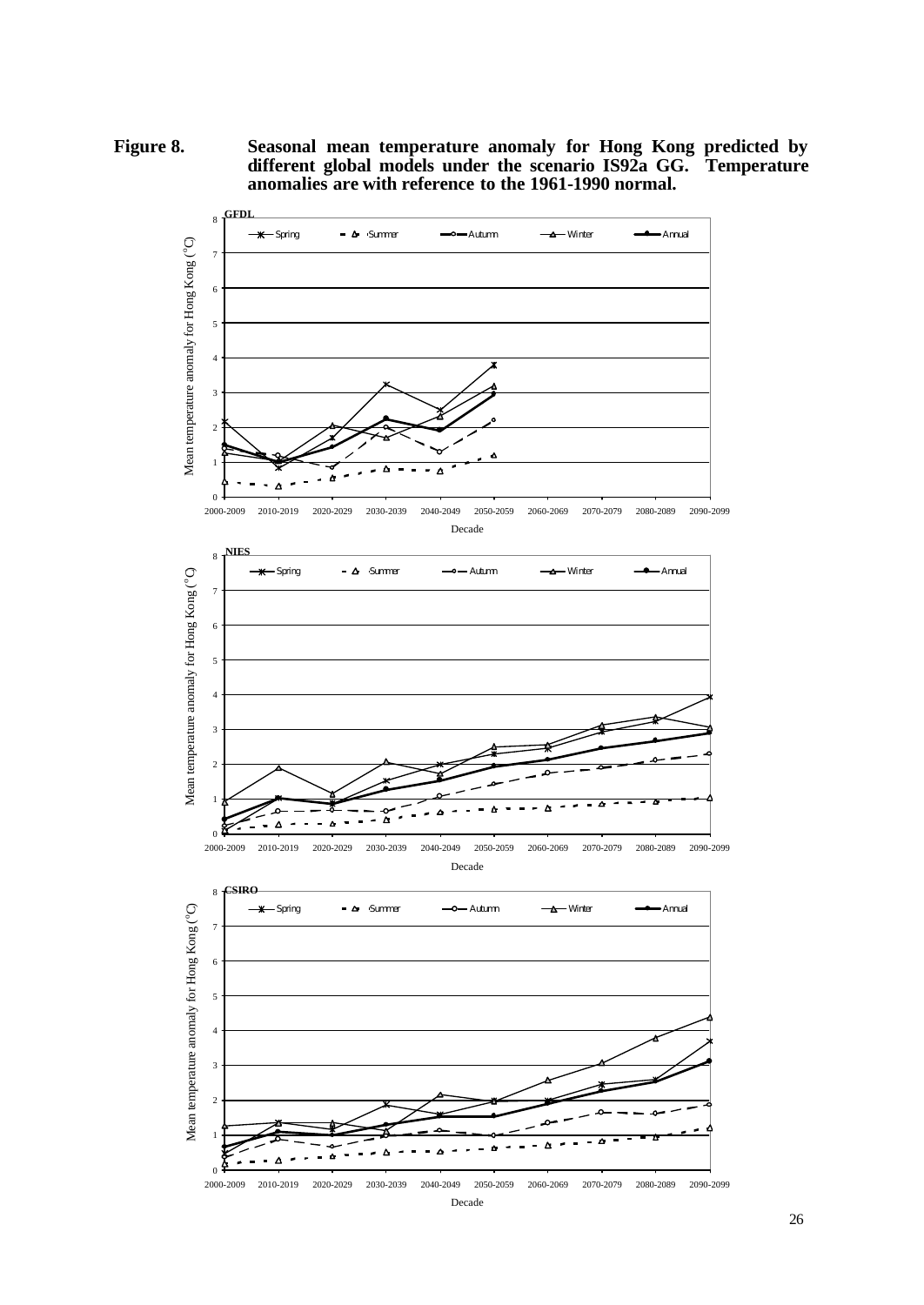







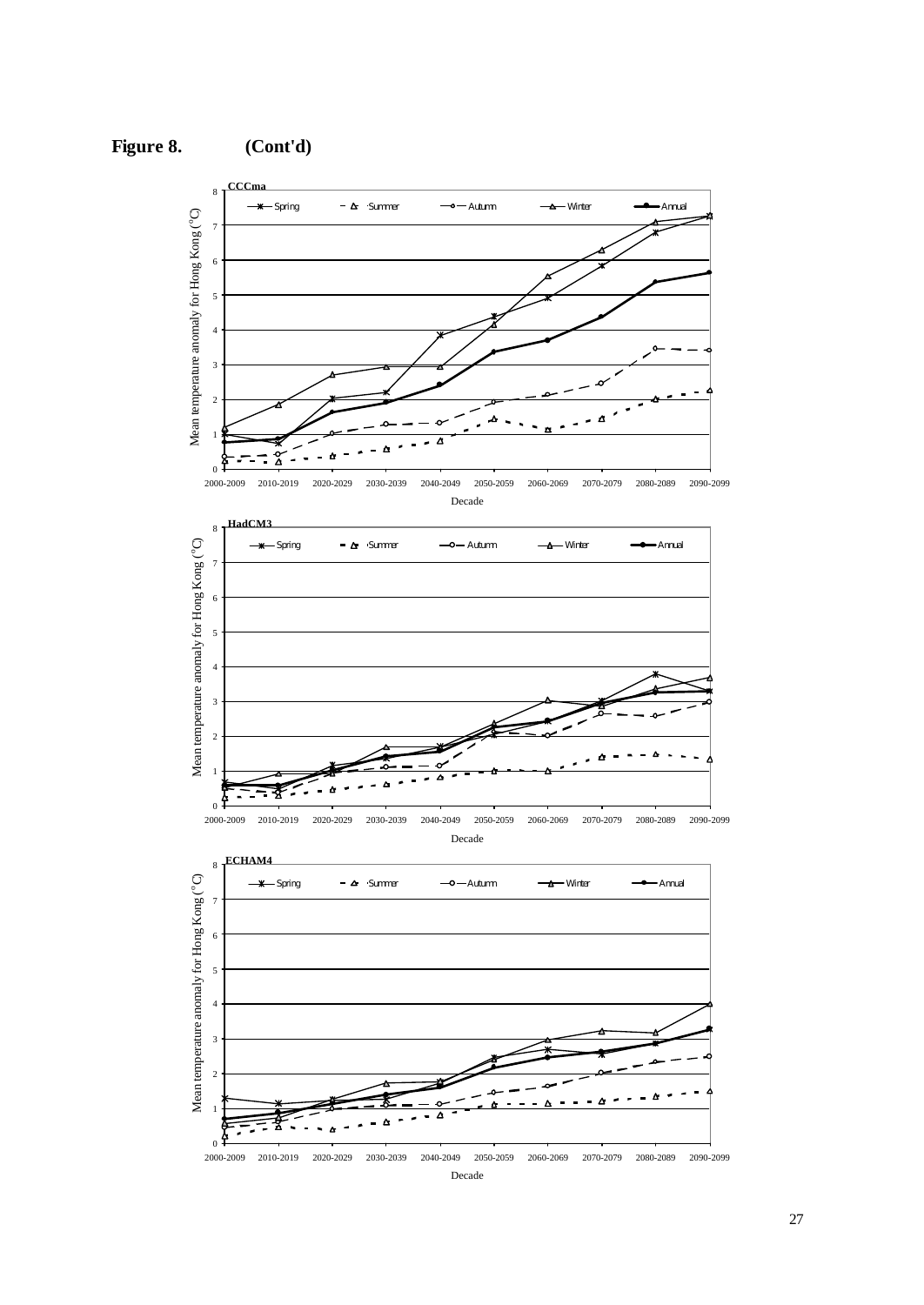**Figure 9. Ensemble mean of annual and seasonal (a) mean minimum temperature and (b) mean maximum temperature (by the regression method). Temperature anomalies are with reference to the 1961-1990 normal.**

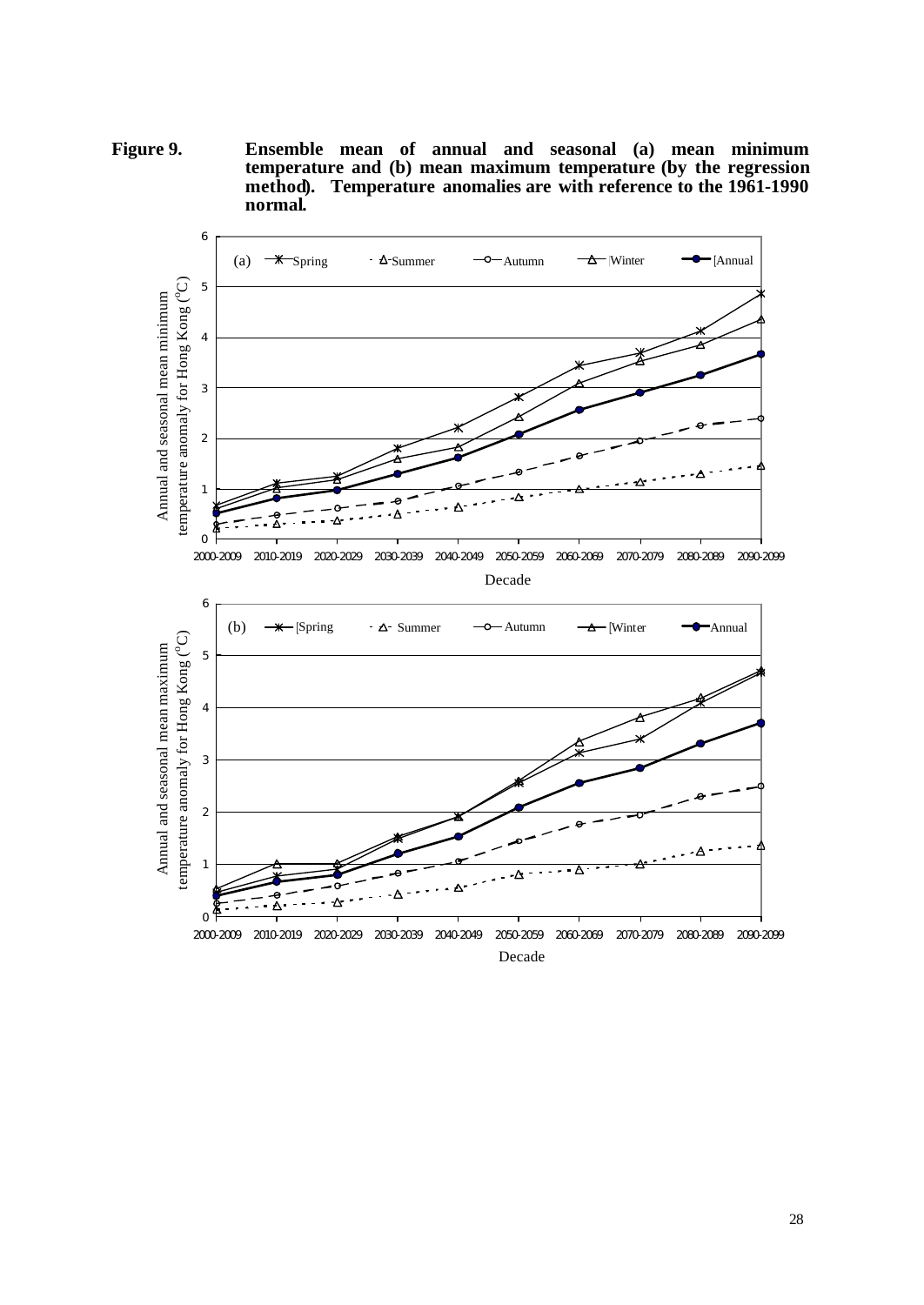**Figure 10. Annual number of cold days in winter obtained by the regression method from projections made by different global climate models under various emission scenarios (filled circles). The grey line gives the past number of cold days in winter.**

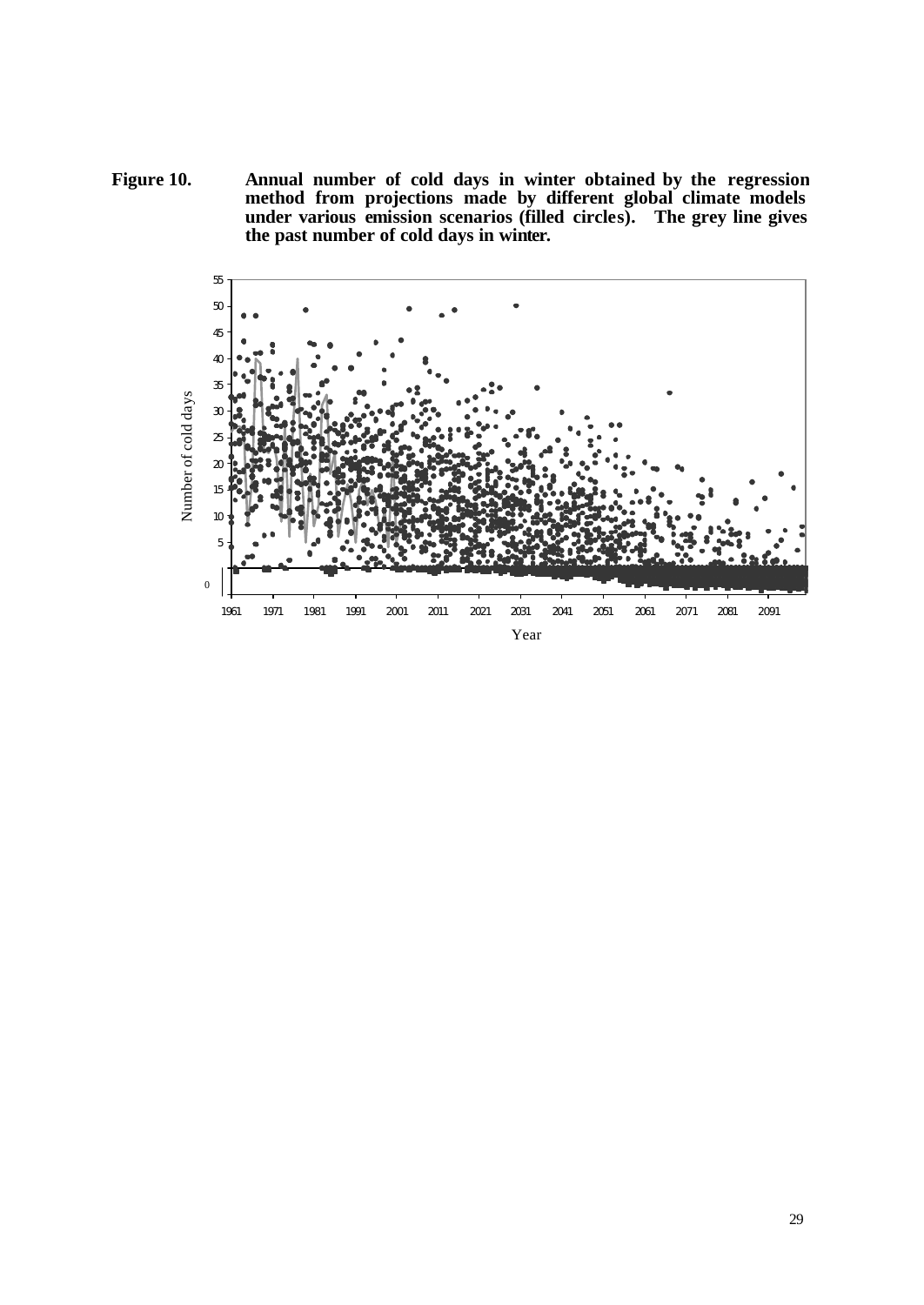



Decade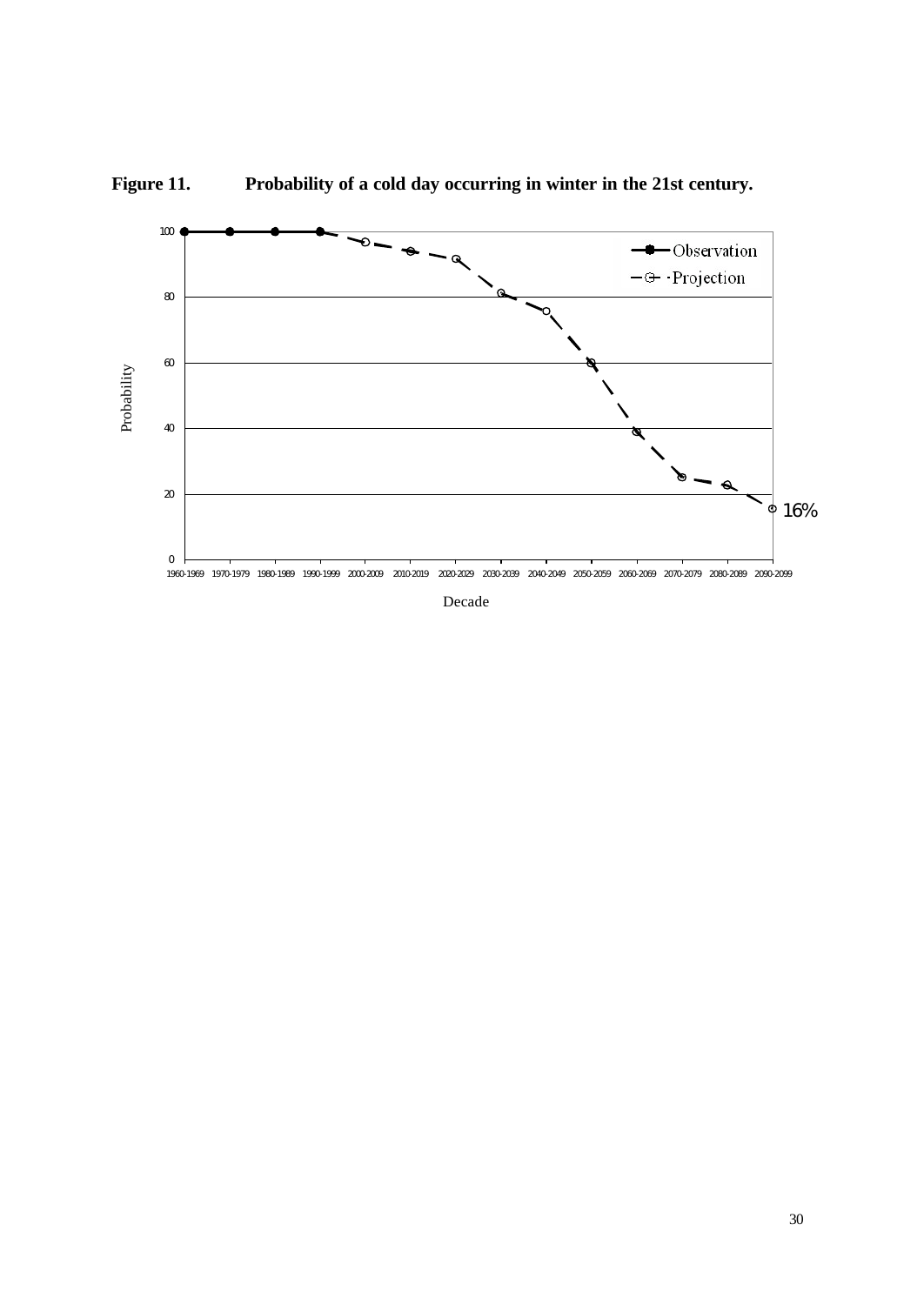**Figure 12. Projection of the annual number of very hot days in the summer in the 21st century (by the regression method). Filled circles represent** ensemble mean, and the vertical lines give the ensemble upper and **lower limits.**